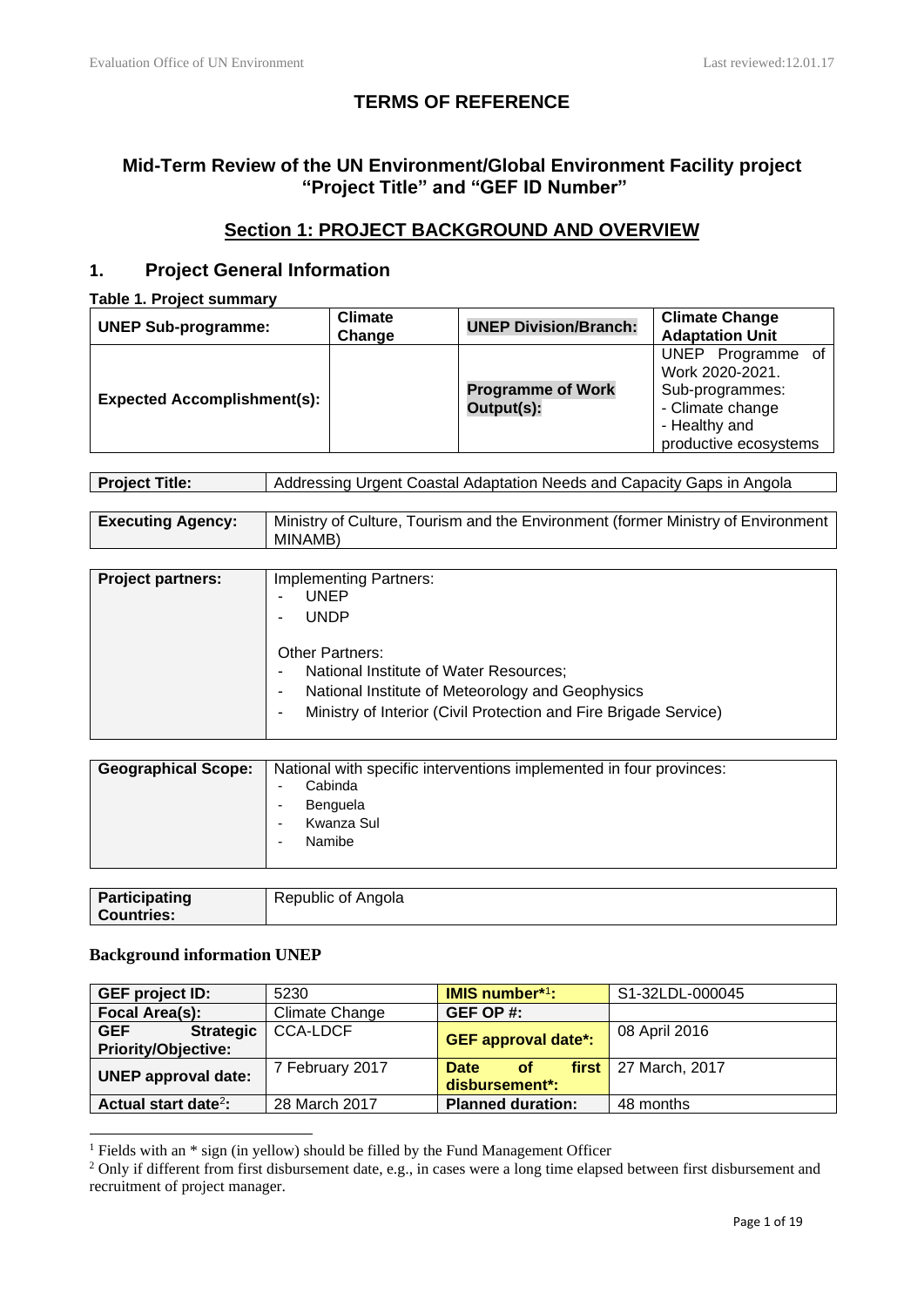| Intended completion<br>date*:                             | 31 March 2020                    | <b>Actual or Expected</b><br>completion date:                                   | 31 March 2021                                                    |
|-----------------------------------------------------------|----------------------------------|---------------------------------------------------------------------------------|------------------------------------------------------------------|
| <b>Project Type:</b>                                      | <b>FSP</b>                       | <b>GEF Allocation*:</b>                                                         | Total \$ 6,180,000<br>UNDP - \$1,000,000<br>$UNEP - $ 5,180,000$ |
| <b>PPG GEF cost*:</b>                                     | \$196,840                        | <b>PPG co-financing*:</b>                                                       |                                                                  |
| <b>Expected MSP/FSP</b><br>Co-financing*:                 | \$12,161,467                     | <b>Total Cost*:</b>                                                             | 18,341,467                                                       |
| Mid-term review/eval.<br>(planned date):                  | February 2019                    | <b>Terminal Evaluation</b><br>(actual date):                                    | <b>TBC</b>                                                       |
| Mid-term review/eval.<br>(actual date):                   | September-December<br>2020 (tbc) | No. of revisions*:                                                              |                                                                  |
| Date of last Steering<br><b>Committee meeting:</b>        | 04 June 2020                     | <b>Date</b><br><b>of</b><br><b>last</b><br><b>Revision*:</b>                    |                                                                  |
| Disbursement as of<br>31 December 2019*:                  | \$487,099                        | financial<br>Date of<br>closure*:                                               | N/A                                                              |
| Date of Completion <sup>3*</sup> :                        | N/A                              | <b>Actual expenditures</b><br>reported as of 31<br>December 2019 <sup>4</sup> : | \$418,767                                                        |
| Total co-financing<br>realized as of 31<br>December 2019: | <b>TBC</b>                       | <b>Actual expenditures</b><br>entered in IMIS as of<br>31 December 2019*:       |                                                                  |

# **Background information UNDP (\$ 1,000,000 usd)**

| <b>GEF project ID (PNUD):</b>                                      | 5276           | <b>GEF CEO</b><br><b>Endorsement letter</b>            | 8 Apr 2016                                                         |
|--------------------------------------------------------------------|----------------|--------------------------------------------------------|--------------------------------------------------------------------|
| <b>UNDP HQ Delegation of</b><br><b>Authority to UNDP</b><br>Angola | 10 Aug 2016    | <b>UNDP Angola CO</b><br>signature of<br><b>PRODOC</b> | 25 Oct 2016                                                        |
| GoA signature of<br><b>PRODOC (Approval date)</b>                  | 05 Dec 2016    | <b>Funds available to</b><br><b>UNDP CO Angola</b>     | As of 15 March 2017<br>(Confirmation email received 6<br>Apr 2017) |
| Actual start date <sup>5</sup> :                                   | 05 Dec 2016    | <b>Planned duration:</b>                               | 48 months                                                          |
| <b>Intended completion</b><br>date*:                               | 05 Dec 2020    | <b>Actual or Expected</b><br>completion date:          | 05 Dec 2020                                                        |
| <b>Total Expenses until 30</b><br><b>June 2020</b>                 | 427,674.58 USD |                                                        |                                                                    |

# **2. Project rationale<sup>6</sup>**

Angola's coastline is home to over 50% of the country's population, where the combination of rapid population growth and inadequate urban planning has resulted in diverse socio-economic and environmental challenges. Such challenges include inadequate access to water and electricity, poor sanitation, and exposure to natural disasters such as flooding. Approximately two thirds of coastal Angolan communities are reliant on livelihoods such as agriculture and fishing for subsistence and employment. The livelihoods of these communities are therefore underpinned by the goods and services generated by functional, intact ecosystems. Despite this important contribution of Angola's ecosystems to household income and national GDP, inappropriate management practices and sustained overexploitation has resulted in the widespread degradation of Angola's coastal ecosystems. Impoverished households that are reliant on natural resource-based livelihoods are consequently becoming increasingly vulnerable to the negative effects of ecosystem degradation.

The threats to the livelihoods and wellbeing of coastal communities will be further exacerbated by the current and future effects of climate change. These effects include: i) increased variability in rainfall and temperature; ii) increased frequency and severity of droughts and floods; and iii) rising sea level and increased frequency

<sup>&</sup>lt;sup>3</sup> If there was a "Completion Revision" please use the date of the revision.

<sup>4</sup> Information to be provided by Executing Agency/Project Manager

<sup>&</sup>lt;sup>5</sup> Only if different from first disbursement date, e.g., in cases were a long time elapsed between first disbursement and recruitment of project manager.

<sup>6</sup> Legend: Grey =Info to be added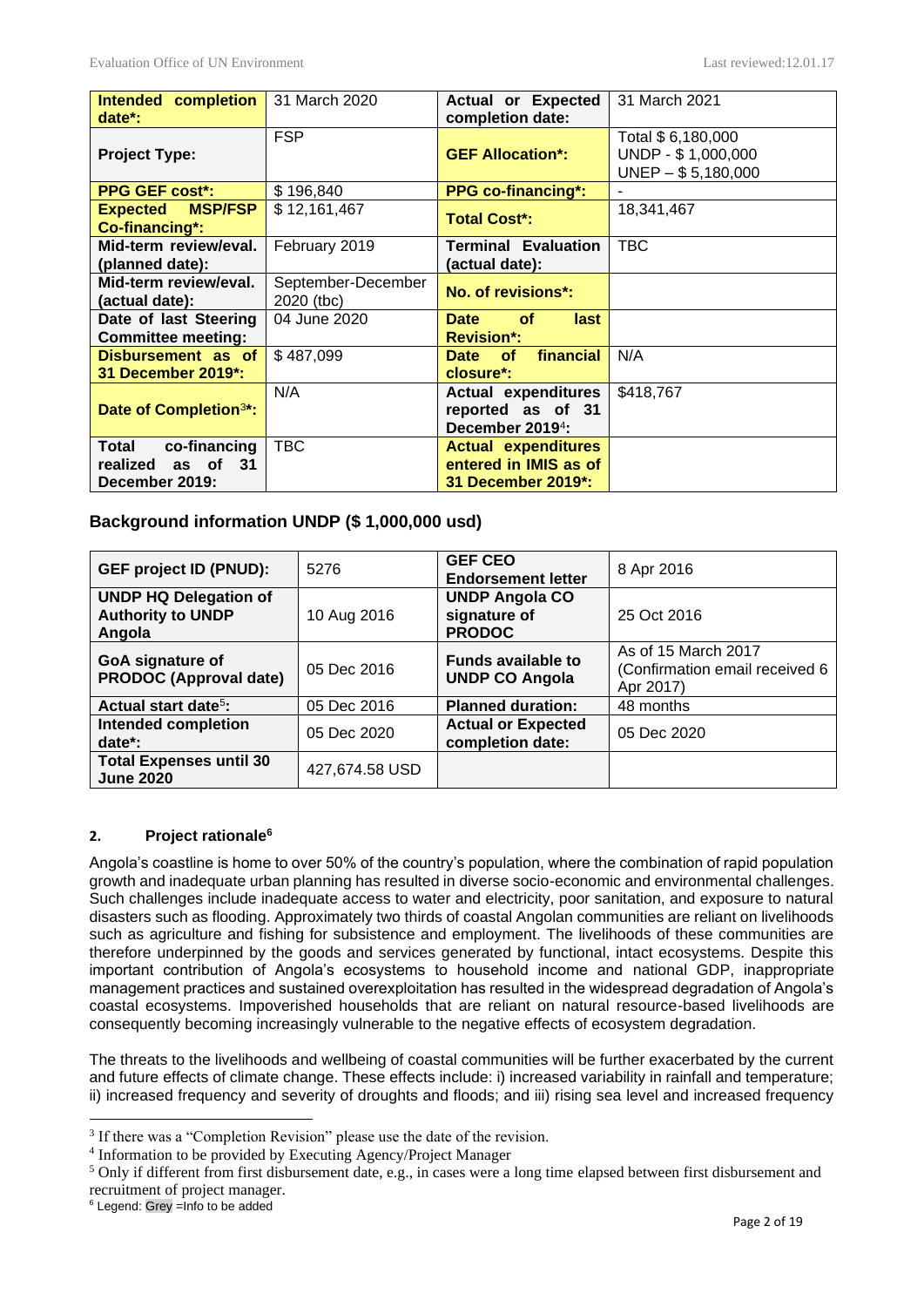of storm surges, which results in increased beach erosion. Consequently, climate change will result in multiple negative effects on the livelihoods and health of coastal households in Angola. For example, coastal infrastructure and households will be damaged by increased frequency and severity of floods, storm surges and beach erosion. Additionally, increases in temperature and flooding events will increase the incidence of water-and vector-borne diseases of both humans and livestock. Agricultural production will decrease as a result of drought, thereby exacerbating food insecurity amongst local communities in these coastal regions. Several economically important sectors – including fisheries, agriculture, water, energy and tourism – are also vulnerable to the negative effects of climate change.

To address these urgent adaptation needs, the proposed project will use Least Developed Country Fund (LDCF) investments to increase the capacity of Angola's government and coastal communities to adapt to climate change. In particular, the project will promote and demonstrate cost-effective, low-regret options for adaptation including i) climate-resilient practices such as Ecosystem based adaptation (EbA) and climateresilient land management (including promotion of agricultural, waste management, sustainable harvesting practices, ecosystem health and sustainable livelihoods under climate change) and ii) the establishment of a pilot Early Warning System (EWS). The benefits of these approaches to climate change adaptation will be demonstrated to impoverished rural communities in coastal areas as well as stakeholders from important economic sectors such as fisheries, agriculture, transport, energy, water and tourism

#### **3. Project objectives and components**

The objectives of the proposed project will be achieved through the following four outcomes representing complementary measures:

- i) Enhanced scientific and technical capacity for adaptation in coastal zone areas.
- ii) Local demonstrations and capacity building interventions on ecosystems rehabilitation and adaptation measures in coastal areas.
- iii) Enhanced institutional coordination and capacity for proactive adaptation in Angola.
- iv) Improved awareness about climate change impacts and adaptation among non-governmental stakeholders

The LDCF project will build on several on-going selected baseline projects, which include: i) INAMET Strategic Development Master Plan (SDMP) (2012–2018); ii) Support to the Fisheries Sector Project FSSP) (2012– 2017); and iii) Angola Water Sector Institutional Project (PDISA) (2010–2019). The project will be executed by MINAMB of Angola. Components 1 and 2 will be implemented with support from the United Nations Environment Programme (UNEP). Components 3 and 4 will be implemented with support from the United Nations Development Programme (UNDP).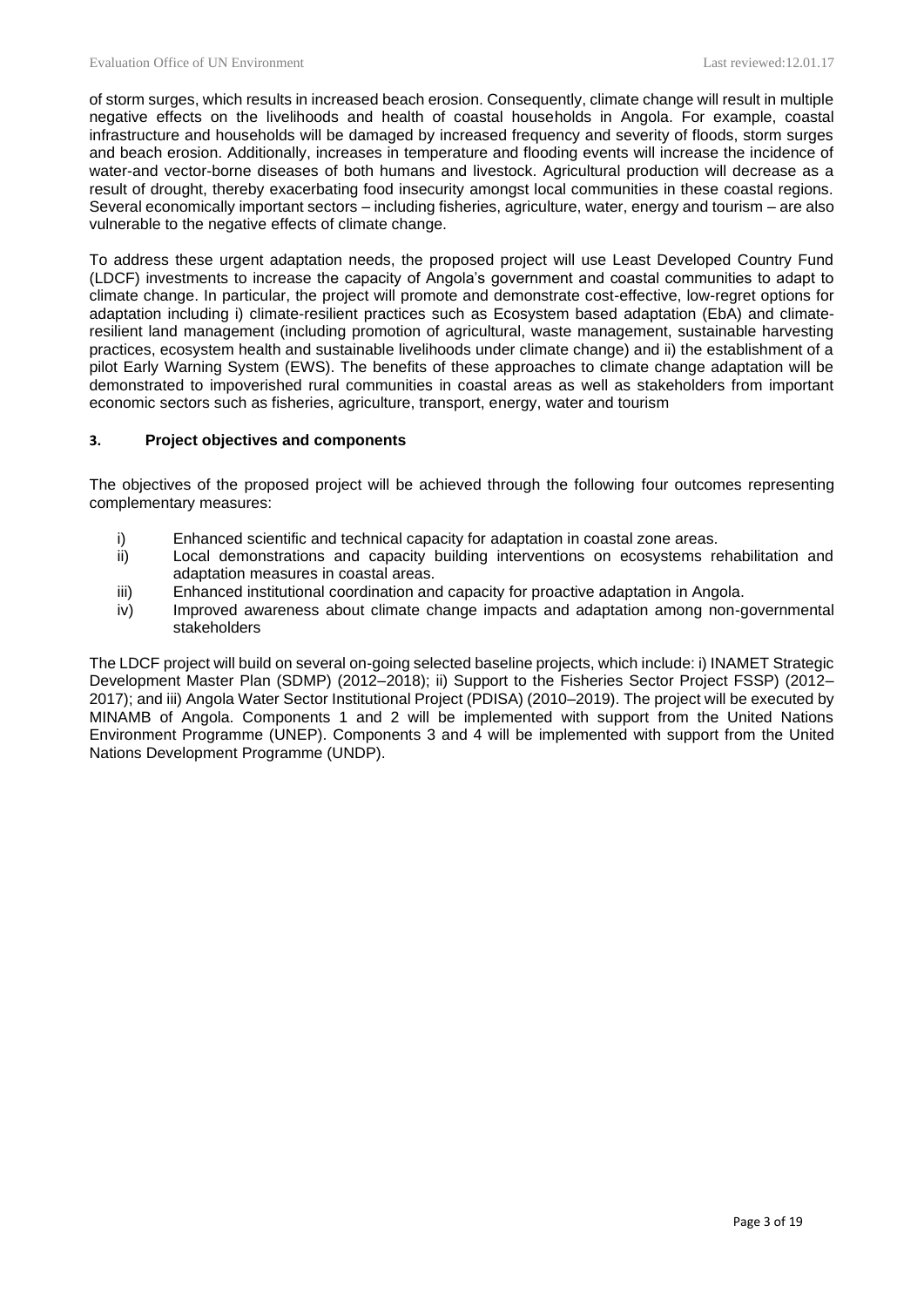## **4. Executing Arrangements**

The Ministry of Culture, Tourism and Environment (former Ministry of Environment) is the Executing Agency of the LDCF project. It provides overall leadership for the project in close collaboration with: i) INAMET; ii) INRH iii) the Ministry of Agriculture and Fishery); and iv) the local Governments of Cabinda, Benguela, Kwanza Sul and Namibe Provinces. The Ministry of Culture, Tourism and Environment (MCTE) designated the National Director of Environment and Climate Action as the National Project Director. His primary responsibility is to ensure that the LDCF project produces the results specified in the project document to the required standard of quality and within the specified time and cost constraints.

The day-to-day management of the LDCF project is the responsibility of the Project Management Unit (PMU) under the direct supervision of the National Project Director. The PMU is based in Luanda and comprise the following fulltime staff: i) National Project Manager/Coordinator; ii) Finance Manager; iii) Project Administrative Assistant, all hired by MCTE; and iv) a Chief Technical Advisor (CTA) hired by UNDP on the explicit request by the GoA. The PMU will be further supported by an international Monitoring and Learning Specialist (Chief Technical Advisor) for the UNEP components.

UNEP GEF Climate Change Adaptation Unit, the Angolan UNDP Country Office and UNDP-GEF Unit support and monitor the project's implementation and achievement of the project outcomes and outputs – and ensure the proper use of UNEP and UNDP GEF funds<sup>7</sup>.

The Project Steering Committee is the group responsible for making management decisions by consensus when guidance is required by the National Project Manager.

Project implementation is supported by contractors, selected according to UNEP and UNDP procurement rules. The Ministry of Culture, Tourism and Environment can also contract other entities – defined as Responsible Parties – to undertake specific project tasks through a process of competitive bidding according to procurement rules and regulations of the GoA.

Several GEF and non-GEF projects that focus on adaption to climate change or ecosystem restoration are currently being implemented in Angola. These initiatives provide opportunities for synergies and knowledge exchange with the LDCF project. The project management team will coordinate efforts and establish linkages with similar projects

# **5. Project Cost and Financing**

The project has a budget of US\$ \$ 6,180,000 from the GEF LDCF: \$ 5,180,000 is channeled through UNEP for the implementation of components 1 and 2 and \$ 1,000,000 via UNDP for the implementation of components 3 and 4. Project co-financing amount to \$ 12,161,467 coming from the three following initiatives:

- INAMET Strategic development Master Plan funded by the Government of Angola (\$6 261 467)
- Support to the Fisheries Sector Project (FSSP) funded by African Development Bank (\$3 000 000)
- Angola Water Sector Institutional Project (PDISA) funded by International Development Association and Southern African Development Community (\$3 000 000)

To date 418,767 US\$ (Dec 2019) from GEF LDCF grant have been disbursed and reported upon on components 1 and 2 and 427,674.58 USD (June 2020) on components 3 and 4.

# **6. Implementation Issues**

The following challenges and delays have been witnessed over the first few years of project implementation and are further detailed in the Project Progress Reports:

- Considerable delays were witnessed in the establishment of the management and governance structures during the first year of the project

<sup>7</sup> UNDP Angola Country Office supports the implementation of the project from Luanda under a National Implementation Modality (NIM/NEX) with external oversite from UNDP-GEF regional and HQ units. UNEP supports the implementation of the project from outside Angola under a Direct Implementation Modality (DIM/DEX).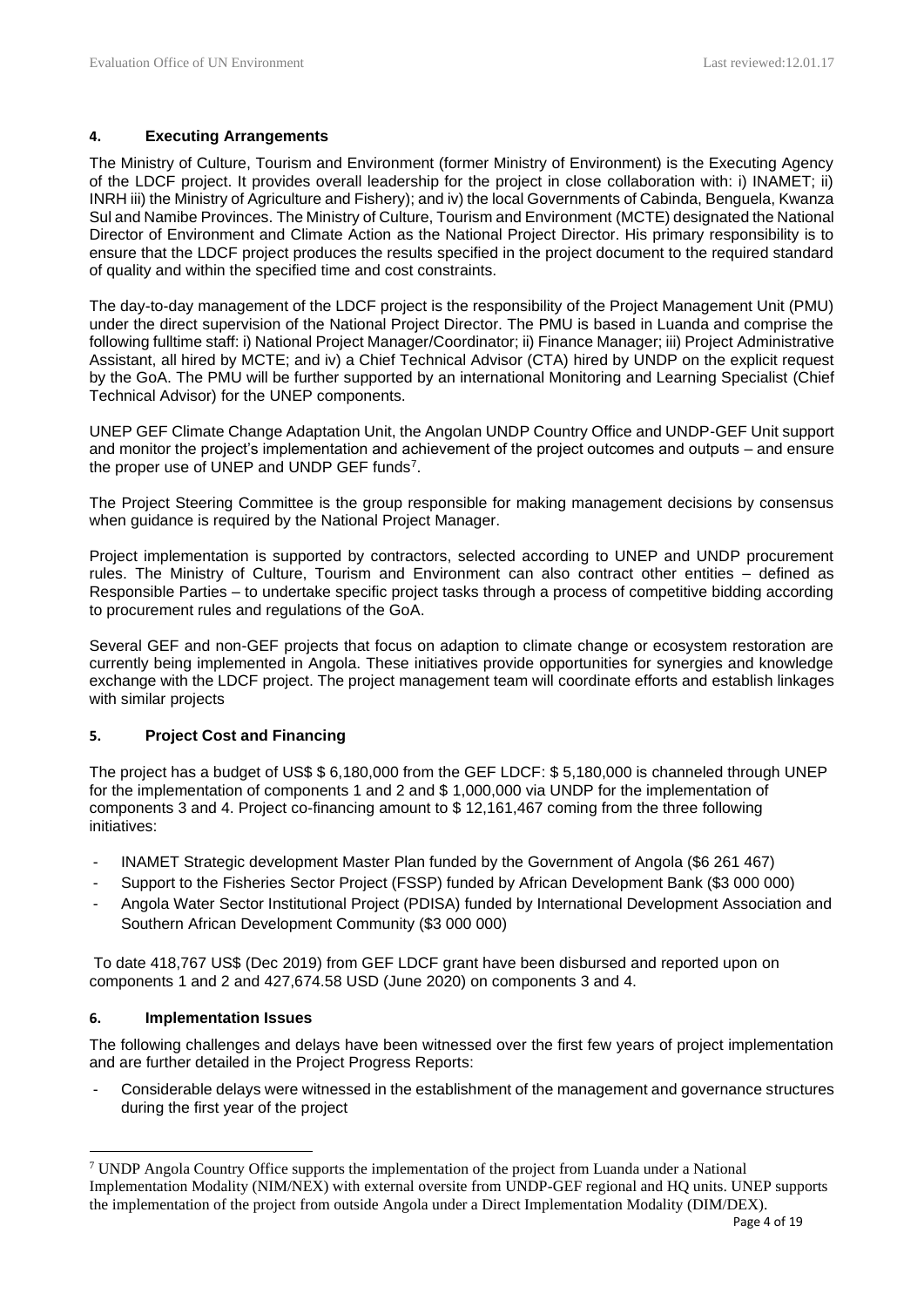- Administrative and institutional barriers delay procurement leading to slow delivery of results.
- Slow procurement processes delay implementation of key activities such as Early Warning System equipment procurement process.
- Government processes which prohibit the payment of international consultancies in foreign currency, requiring time-consuming procurement through UN systems (climate vulnerability assessment consultancy).
- EWS equipment can only be installed during the dry season (May August), and this could further delay the implementation of the EWS activities
- New Government restructuring (March 2020 July 2020) merging the Ministry of Culture, Turism and Environment, created some delays in implementation.
- Covid 19 pandemic and associated national and international travel restrictions is contributing to the delay of vulnerability assessment work as well as the implementation of component 4 supported by UNDP.
- During the first years of project implementation there was weak synergy between components 3 and 4 led by UNDP and the components 1 and 2 led by UNEP due to the delay of implementation especially for the first two components. Since beginning 2020, coordination has improved between the three institutions (GoA, UNEP and UNDP) and the different activities,

# **Section 2. OBJECTIVE AND SCOPE OF THE REVIEW**

### **7. Key Review Principles**

18. Review findings and judgements should be based on **sound evidence and analysis**, clearly documented in the review report. Information will be triangulated (i.e. verified from different sources) as far as possible, and when verification is not possible, the single source will be mentioned (whilst anonymity is still protected). Analysis leading to evaluative judgements should always be clearly spelled out.

19. As this is Review is being undertaken at the mid-point of project implementation, particular attention should be given to identifying implementation challenges and risks to achieving the expected project objectives and sustainability, which will support potential course correction. This means that the consultants need to go beyond the assessment of "*what*" the project performance was and make a serious effort to provide a deeper understanding of "*why*" the performance was as it was. This should provide the basis for the lessons that can be drawn from the project and the recommendations that are derived from the review process

20. The reviewers should consider the difference between *what has happened with, and what would have happened without, the project*. This implies that there should be consideration of the baseline conditions, trends and counterfactuals in relation to the intended project outcomes and potential impacts. It also means that there should be plausible evidence to attribute such outcomes and impacts to the actions of the project. Sometimes, adequate information on baseline conditions, trends or counterfactuals is lacking. In such cases this should be clearly highlighted by the reviewers, along with any simplifying assumptions that were taken to enable the reviewer to make informed judgements about project performance.

21. A key aim of the review is to encourage reflection and learning by UN Environment staff and key project stakeholders. The consultant should consider how reflection and learning can be promoted, both through the review process and in the communication of review findings and key lessons. Clear and concise writing is required on all review deliverables. There may be several intended audiences, each with different interests and needs regarding the report. The Task Manager will plan with the consultant(s) which audiences to target and the easiest and clearest way to communicate the key review findings and lessons to them. This may include some or all of the following; a webinar, conference calls with relevant stakeholders, the preparation of a review brief or interactive presentation. Draft and final versions of the Main Review Report will be shared with key stakeholders by the Task Manager and a copy of the final version will be submitted to the UN Environment Evaluation Office, who will provide an assessment of the quality of the Review Report.

#### **8. Objective of the Review**

22. In line with the UN Environment Evaluation Policy<sup>8</sup> and the UN Environment Programme Manual<sup>9</sup>, the Mid-Term Review (MTR) is undertaken approximately half way through project implementation to analyze whether the project is on-track, what problems or challenges the project is encountering, and what corrective actions are required. The MTR will assess project performance to date (in terms of relevance, effectiveness

<sup>8</sup> http://www.unep.org/eou/StandardsPolicyandPractices/UNEPEvaluationPolicy/tabid/3050/language/en-US/Default.aspx

<sup>9</sup> [http://www.unep.org/QAS/Documents/UNEP\\_Programme\\_Manual\\_May\\_2013.pdf](http://www.unep.org/QAS/Documents/UNEP_Programme_Manual_May_2013.pdf) . This manual is under revision.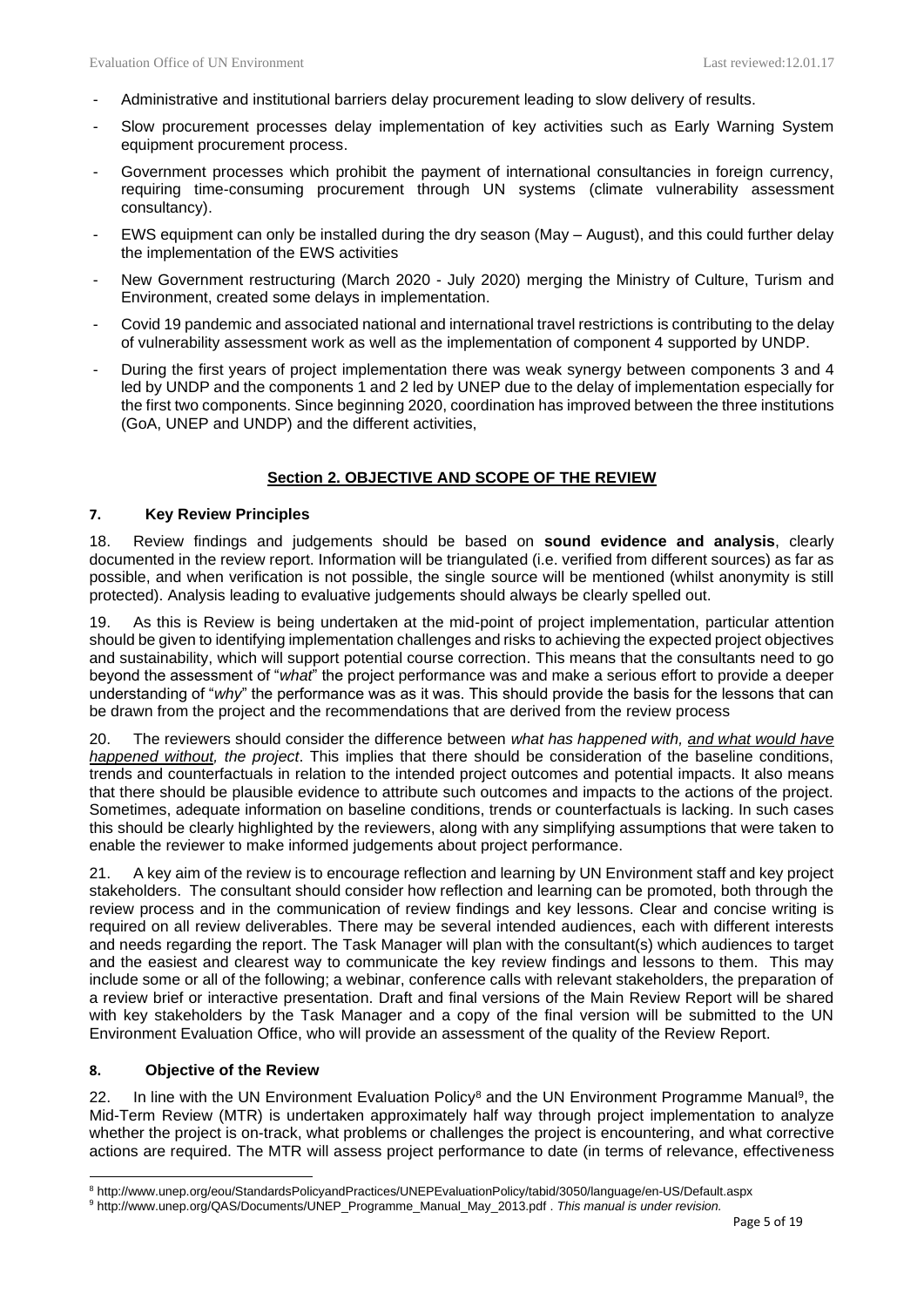and efficiency), and determine the likelihood of the project achieving its intended outcomes, including their sustainability.

### **9. Key Strategic Questions**

23. In addition to the evaluation criteria outlined in Section 10 below, the review will address the **strategic questions** listed below (to be complemented during inception phase). These are questions of interest to UNEP, UNDP and the GoA and to which the project is believed to be able to make a substantive contribution:

- Based on the analysis of past implementation challenges, what are the main corrective actions proposed to keep project on track, accelerate implementation and ensure effective use of remaining resources?
- How relevant are the newly developed site-specific interventions plans (proposed adaptation options and implementation arrangements) to successfully address main vulnerabilities coming out of the climate vulnerability assessments?
- What are the key risks to successful implementation of the identified on-the-ground adaptation interventions coming out of those site-specific plans and key recommendations to mitigate them
- To what extent has the project been successful in establishing effective communication and building synergies with key stakeholders including co-financing initiatives and how can this be improved in the future?
- Will the project's current sustainability strategy be sufficient to ensure long-lasting impacts of project interventions?
- How the project could improve synergies and integration between components 1 and 2 supported by UNEP and components 3 and 4 supported by UNDP, taking into consideration that UNDP activities started earlier than UNEP activities?

#### **10. Evaluation Criteria**

24. All evaluation criteria will be rated on a six-point scale. Sections A-I below, outline the scope of the criteria and a link to a table for recording the ratings is provided in Annex 1. A weightings table will be provided in excel format (link provided in Annex 1) to support the determination of an overall project rating.

#### *A. Strategic Relevance*

25. The review will assess, in line with the OECD/DAC definition of relevance, 'the extent to which the activity is suited to the priorities and policies of the target group, recipient and donor'. The review will include an assessment of the project's relevance in relation to UN Environment's mandate and its alignment with UN Environment's policies and strategies at the time of project approval. Same situation for UNDP components. Under strategic relevance an assessment of the complementarity of the project with other interventions addressing the needs of the same target groups will be made. This criterion comprises four elements:

i. *Alignment to the UN Environment Medium Term Strategy<sup>10</sup> (MTS) and Programme of Work (POW), the GEF Strategic Priorities, the UNDP country program document and UNDP overall global strategy and contribution to SDGs.*

The review should assess the project's alignment with the MTS and POW under which the project was approved and include reflections on the scale and scope of any contributions made to the planned results reflected in the relevant MTS and POW. GEF priorities are specified in published programming priorities and focal area strategies.

#### ii. *Relevance to National Environmental Priorities*

The review will assess the extent to which the intervention is suited, or responding to, the stated environmental concerns and needs of the countries where it is being implemented. Examples may include: national or sub-national development plans, poverty reduction strategies or Nationally Appropriate Mitigation Action (NAMA) plans or regional agreements etc.

<sup>&</sup>lt;sup>10</sup> UN Environment's Medium Term Strategy (MTS) is a document that guides UN Environment's programme planning over a four-year period. It identifies UN Environment's thematic priorities, known as Sub-programmes (SP), and sets out the desired outcomes, known as Expected Accomplishments (EAs), of the Sub-programmes.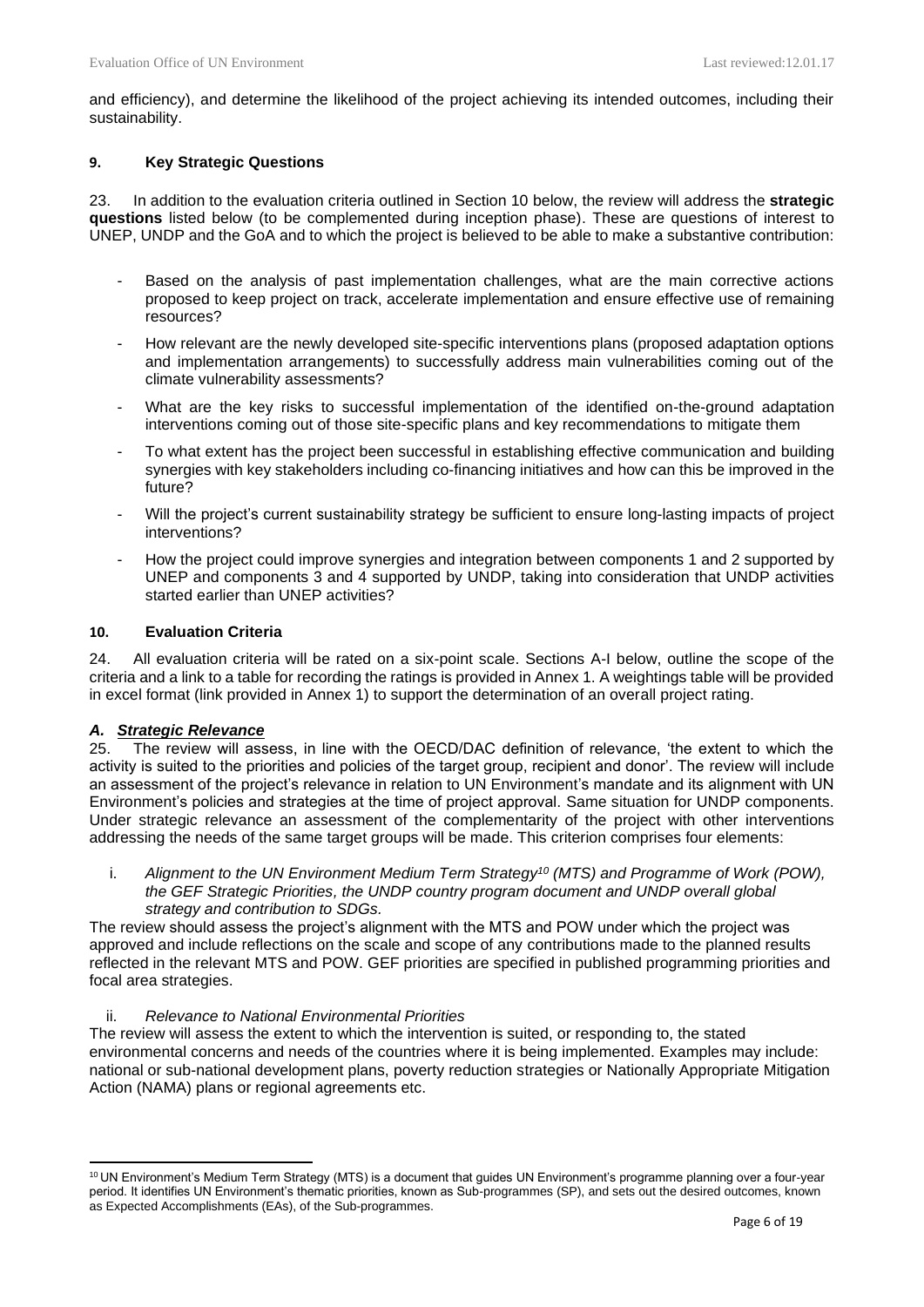## *B. Effectiveness*

26. The review will assess effectiveness across three dimensions: delivery of outputs, achievement of direct outcomes and, where appropriate and feasible, likelihood of impact. At the mid-point more emphasis is placed on performance at the output and outcome levels, but observations about likelihood of impact may be helpful for course correction or adjusting the emphasis of the project's efforts.

## *i. Achievement of Outputs*

The review will assess the project's success in producing the programmed outputs (products and services delivered by the project itself) and achieving targets and milestones as per the project design document (ProDoc). Any *formal* modifications/revisions made during project implementation will be considered part of the project design. Where the project outputs are inappropriately or inaccurately stated in the ProDoc, a table should be provided showing the original formulation and the amended version for transparency. The achievement of outputs will be assessed in terms of both quantity and quality, and the assessment will consider their usefulness and the timeliness of their delivery. The review will briefly explain the reasons behind the success or shortcomings of the project in delivering its programmed outputs and meeting expected quality standards.

### *ii. Achievement of Direct Outcomes*

The achievement of direct outcomes is assessed as performance against the direct outcomes defined in the Project Framework. These are the first-level outcomes expected to be achieved as an immediate result of project outputs, by the end of the project and with the total funds secured for the project's implementation. A table can be used where substantive amendments to the formulation of direct outcomes is necessary to make them consistent with OECD/DAC guidelines. Where possible, the review should report evidence of attribution between UNDP and UN Environment's intervention and the direct outcomes.

#### *iii. Likelihood of Impact*

Based on the articulation of longer term effects as defined in project objective or stated intentions, the review will, where possible, assess the likelihood of the intended, positive impacts becoming a reality.

The review will also consider the likelihood that the intervention may lead, or contribute, to unintended negative effects. Some of these potential negative effects may have been identified in the project design as risks or as part of the analysis of Environmental, Social and Economic Safeguards.11 The review will consider the extent to which the project is playing a catalytic role or is promoting longer-term scaling up and/or replication<sup>12</sup>.

# *C. Financial Management*

27. Under financial management the Mid-Term Review will assess: a) whether the rate of spend is consistent with the project's length of implementation to-date, the agreed workplan and the delivery of outputs and b) whether financial reporting and/or auditing requirements are being met consistently and to adequate standards by all parties. Any financial management issues that are affecting the timely delivery of the project or the quality of its performance will be highlighted.

# *D. Efficiency*

28. In keeping with the OECD/DAC definition of efficiency, the review will assess the cost-effectiveness and timeliness of project execution. Focusing on the translation of inputs into outputs, cost-effectiveness is the extent to which an intervention has achieved, or is expected to achieve, its results at the lowest possible cost. Timeliness refers to whether planned activities were delivered according to expected timeframes as well as whether events were sequenced efficiently. The review will describe any cost or time-saving measures put in place to maximise results within the secured budget and agreed project timeframe and consider whether the project was implemented in the most efficient way compared to alternative interventions or approaches. The review will also assess ways in which potential project extensions can be avoided through stronger project management.

#### *E. Monitoring and Reporting*

29. The review will assess monitoring and reporting across two sub-categories: monitoring design and implementation, and project reporting.

<sup>11</sup> Further information on Environmental, Social and Economic Safeguards (ESES) can be found at http://www.unep.org/about/eses/ <sup>12</sup> Scaling up refers to approaches being adopted on a much larger scale, but in a very similar context. Scaling up is often the longer term objective of pilot initiatives. *Replication* refers to approaches being repeated or lessons being explicitly applied in new/different contexts e.g. other geographic areas, different target group etc. Effective replication typically requires some form of revision or adaptation to the new context. It is possible to replicate at either the same or a different scale.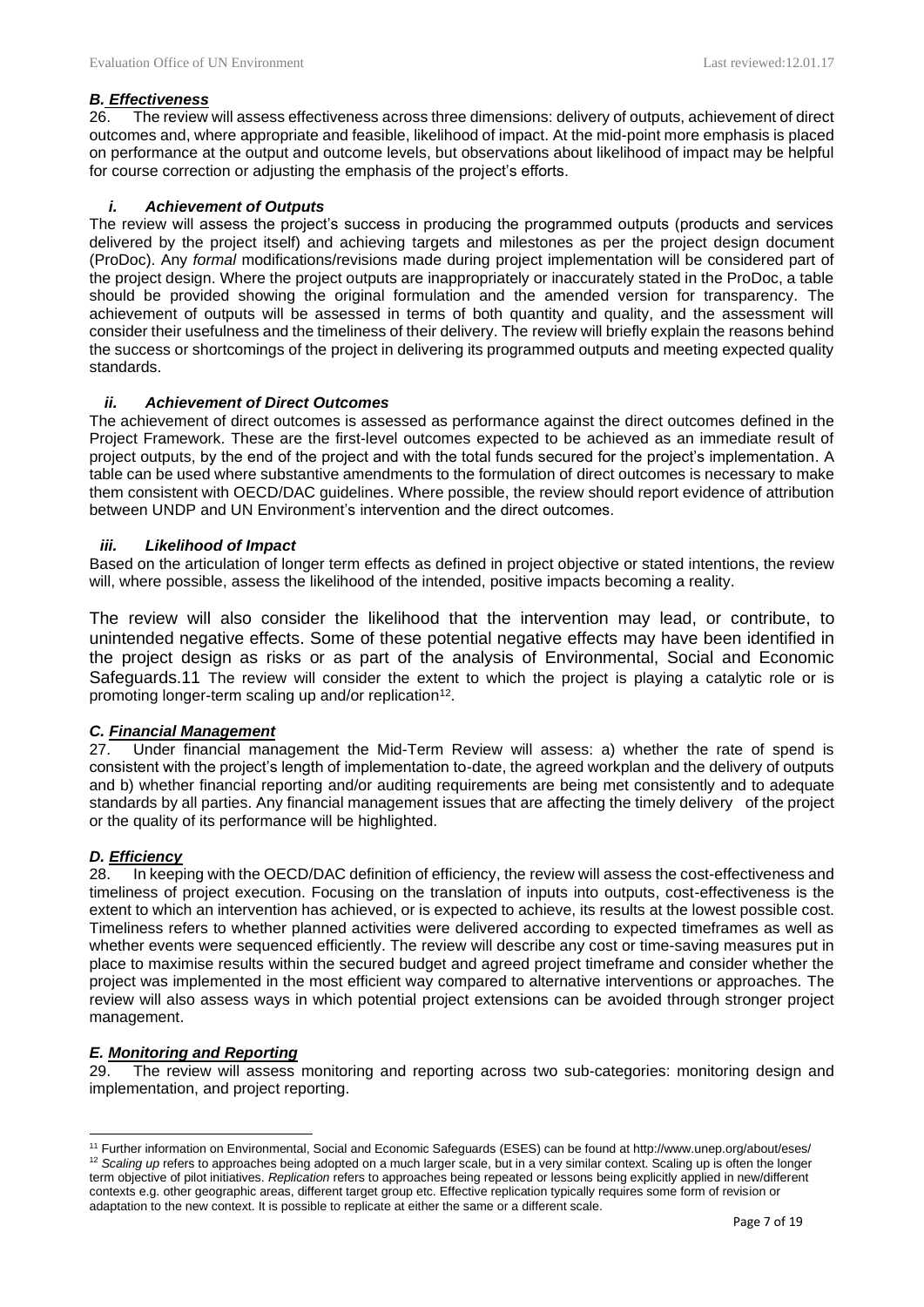#### *i. Monitoring Design and Implementation*

Each project should be supported by a sound monitoring plan that is designed to track progress against SMART<sup>13</sup> indicators towards the achievement of the projects outputs and direct outcomes. The review will assess the quality of the design of the monitoring plan. The review will assess whether the monitoring system was operational and facilitated the timely tracking of results and progress towards projects objectives throughout the project implementation period. The review should confirm that funds allocated for monitoring were used to support this activity.

### *ii. Project Reporting*

Projects funded by GEF have requirements with regard to verifying documentation and reporting (i.e. the Project Implementation Reviews, Tracking Tool and CEO Endorsement template<sup>14</sup>), which will be made available by the Task Manager. The review will assess the extent to which UN Environment, UNDP and GEF reporting commitments have been fulfilled. Where corrective action is indicated in the annual Project Implementation Review reports (e.g. as an identified risk), the Reviewer will record whether this action has been taken.

### *F. Sustainability*

30. Sustainability is understood as the probability of the project's direct outcomes being maintained and developed after the close of the intervention. The review will identify and assess the key conditions or factors that are likely to undermine or contribute to the persistence of achieved direct outcomes. Some factors of sustainability may be embedded in the project design and implementation approaches while others may be contextual circumstances or conditions that evolve over the life of the intervention. Where applicable an assessment of bio-physical factors that may affect the sustainability of direct outcomes may also be included.

31. The review will ascertain that the project has put in place an appropriate exit strategy and measures to mitigate risks to sustainability. The review will consider: a) the level of ownership, interest and commitment among government and other stakeholders to take the project achievements forwards, b) the extent to which project outcomes are dependent on future funding for the benefits they bring to be sustained and c) the extent to which the sustainability of project outcomes is dependent on issues relating to institutional frameworks and governance. It will consider whether institutional achievements such as governance structures and processes, policies, sub-regional agreements, legal and accountability frameworks etc. are robust enough to continue delivering the benefits associated with the project outcomes after project closure.

# *I. Factors and Processes Affecting Project Performance*

32. *These factors are rated in the ratings table, but are discussed as cross-cutting themes as appropriate under the other evaluation criteria, above.*

#### *i. Preparation and Readiness*

This criterion focuses on the inception or mobilisation stage of the project. The review will assess whether appropriate measures were taken to either address weaknesses in the project design or respond to changes that took place between project approval, the securing of funds and project mobilisation. In particular the review will consider the nature and quality of engagement with stakeholder groups by the project team, the confirmation of partner capacity and development of partnership agreements as well as initial staffing and financing arrangements.

#### *ii. Quality of Project Implementation and Execution*

Specifically for GEF funded projects, this factor refers separately to the performance of the executing agency and the technical backstopping and supervision provided by UN Environment and UNDP, as the implementing agencies.

The review will assess the effectiveness of project management with regard to: providing leadership towards achieving the planned outcomes; managing team structures; maintaining productive partner relationships (including Steering Groups etc.); communication and collaboration with UN Environment, UNDP colleagues; risk management; use of problem-solving; project adaptation and overall project execution. Evidence of adaptive project management should be highlighted.

#### *iii. Stakeholder Participation and Cooperation*

<sup>&</sup>lt;sup>13</sup> SMART refers to indicators that are specific, measurable, assignable, realistic and time-specific.

<sup>&</sup>lt;sup>14</sup> The Consultant(s) should verify that the annual Project Implementation Reviews have been submitted, that the Tracking Tool is being kept up-to-date and that in the CEO Endorsement template Table A and Section E have been completed.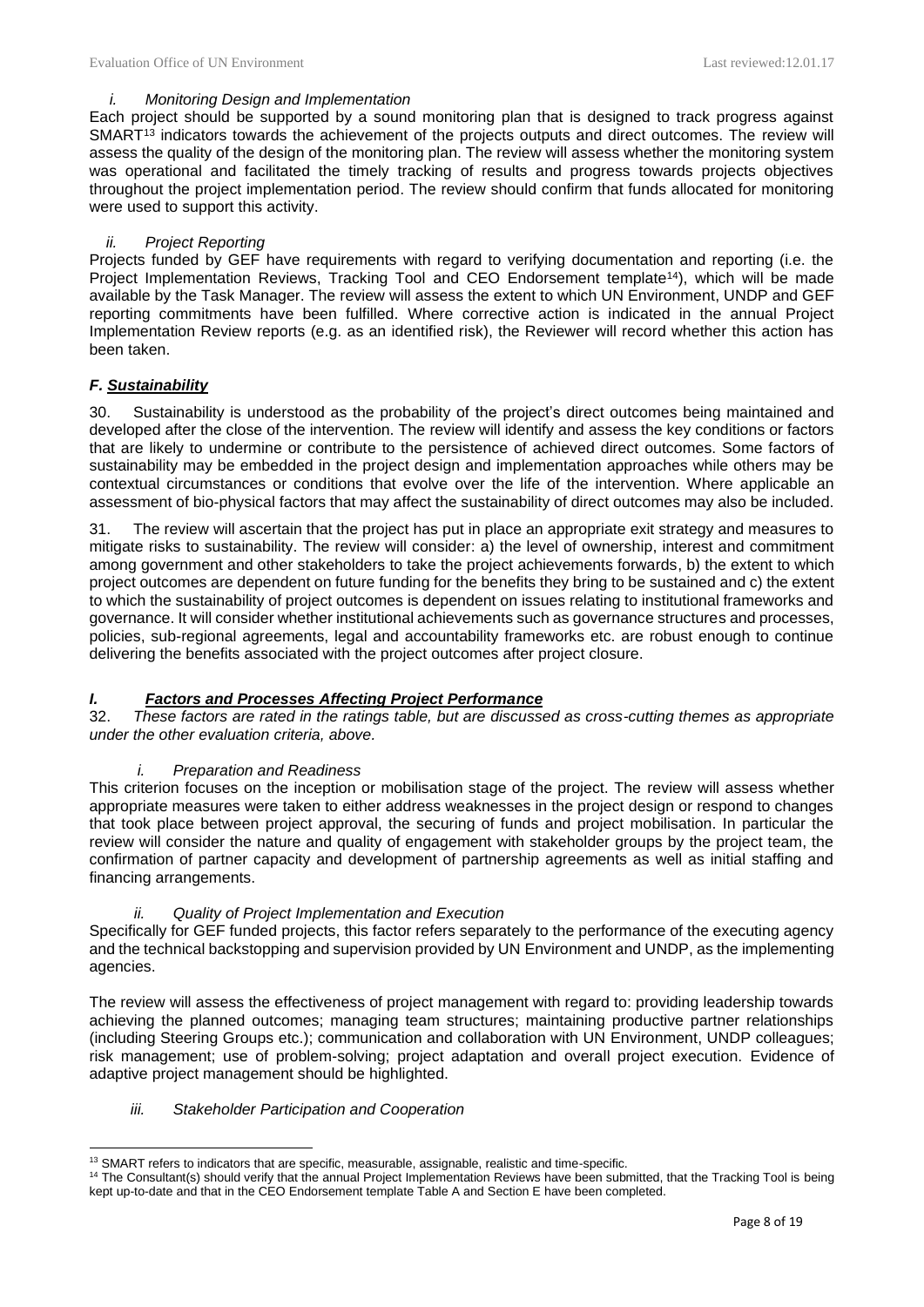Here the term 'stakeholder' should be considered in a broad sense, encompassing all project partners, duty bearers with a role in delivering project outputs and target users of project outputs and any other collaborating agents external to UN Environment and UNDP. The assessment will consider the quality and effectiveness of all forms of communication and consultation with stakeholders throughout the project life and the support given to maximise collaboration and coherence between various stakeholders, including sharing plans, pooling resources and exchanging learning and expertise. The inclusion and participation of all differentiated groups, including gender groups, should be considered.

#### *iv. Responsiveness to Human Rights and Gender Equity*

The review will ascertain to what extent the project has applied the UN Common Understanding on the human rights based approach (HRBA) and the UN Declaration on the Rights of Indigenous People. Within this human rights context the review will assess to what extent the intervention adheres to UN Environment's Policy and Strategy for Gender Equality and the Environment.

The report should present the extent to which the intervention, following an adequate gender analysis at design stage, has implemented the identified actions and/or applied adaptive management to ensure that Gender Equity and Human Rights are adequately taken into account. In particular, the review will consider to what extent project design (section B), the implementation that underpins effectiveness (section D), and monitoring (section G) have taken into consideration: (i) possible gender inequalities in access to and the control over natural resources; (ii) specific vulnerabilities of women and children to environmental degradation or disasters; (iii) the role of women in mitigating or adapting to environmental changes and engaging in environmental protection and rehabilitation.

### *v. Country Ownership and Driven-ness*

The review will assess the quality and degree of engagement of government / public sector agencies in the project. The review will consider the involvement not only of those directly involved in project execution and those participating in technical or leadership groups, but also those official representatives whose cooperation is needed for change to be embedded in their respective institutions and offices at local/municipal, provincial and national level. This factor is concerned with the level of ownership generated by the project over outputs and outcomes and that is necessary for long term impact to be realised. This ownership should adequately represent the needs and interests of all gender and marginalised groups.

# *vi. Communication and Public Awareness*

The review will assess the effectiveness of: a) communication of learning and experience sharing between project partners and interested groups arising from the project during its life and b) public awareness activities that were undertaken during the implementation of the project to influence attitudes or shape behaviour among wider communities and civil society at large. The review should consider whether existing communication channels and networks were used effectively, including meeting the differentiated needs of gender or marginalised groups, and whether any feedback channels were established. Where knowledge sharing platforms have been established under a project the review will comment on the sustainability of the communication channel under either socio-political, institutional or financial sustainability, as appropriate.

# **vii.** *Inadequate and unavailability of reliable scientific and socioeconomic data in the country to conduct quality project assessments studies (such as: site specific climate change assessments and cost-benefit analysis of adaptation measures).*

There is little reliable climatic data for the whole of Angola from 1975 until the end of the civil war in 2002. There are also not reliable data for estimated cost of adaptation measures in the country. This hampers the production of accurate national climate change scenarios, country specific cost-benefit analisis of potential adaptation measures and subsequent adaptation planning in the country. This acts as a barrier to conduct quality and country specific impact asessments, as well as, the comprehensive and effective use of EWS in Angola and limits appropriate responses to climate change.

# **Section 3. REVIEW APPROACH, METHODS AND DELIVERABLES**

33. The Mid-Term Review will use a participatory approach whereby key stakeholders are kept informed and consulted throughout the review process. Both quantitative and qualitative evaluation methods will be used as appropriate to determine project achievements against the expected outputs, outcomes and impacts. It is highly recommended that the consultant(s) maintains close communication with the project team and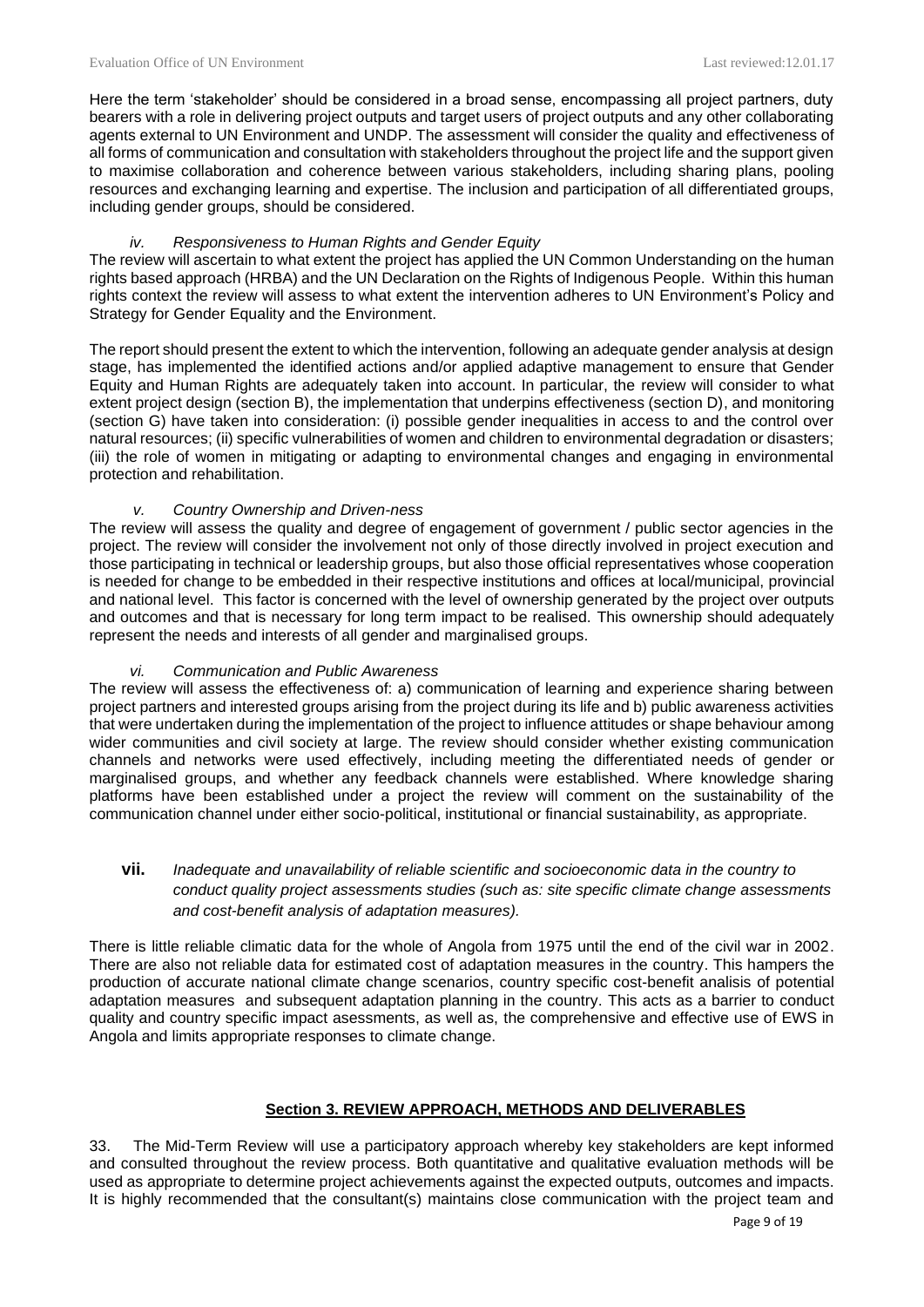promotes information exchange throughout the review implementation phase in order to increase their (and other stakeholder) ownership of the review findings.

34. Where applicable, the consultant(s) should provide a geo-referenced map that demarcates the area covered by the project and, where possible, provide geo-reference photographs of key intervention sites (e.g. sites of habitat rehabilitation and protection, pollution treatment infrastructure, etc.)

- 35. The findings of the review will be based on the following:
	- (a) A **desk review** of:
	- Relevant background documentation
	- Project Document and Appendices
	- Project design documents (including minutes of the project design review meeting at approval); Annual Work Plans and Budgets or equivalent, revisions to the project (Project Document Supplement), the logical framework and its budget:
	- Project reports such as annual and six-monthly progress and financial reports, field mission reports, progress reports from collaborating partners, meeting minutes, relevant correspondence including the Project Implementation Reviews and Tracking Tool etc.;
	- Deliverables of key project consultancies
	- Evaluations/Reviews of similar projects.
	- (b) **Interviews** (individual or in group) with:
	- UNEP Task Manager (TM);
	- UNDP Angola Country Office
	- Project management team (Project Manager, Chief Technical Advisor, Finance Officer, Project Assistant)
	- UNEP Fund Management Officer (FMO);
	- If necessary and on case by case basis the project partners (INAMET, INRH and civil protection, local governments) and beneficiaries (communities) as well as the senior staff within the government supervising project implementation
	- (c) **Field visits:** Field visit will not be needed or required for this Mid Term Review for two main reasons:
		- Under the current travel restrictions in Angola due to the COVID-19 crisis, it could be difficult if not impossible to organise and conduct site visits
		- Current on the ground activities have not started in the provinces
	- If the context allows and if useful, a travel to Luanda could be organised to hold in person meetings and interviews of key stakeholders but if not possible or required meetings will be organised online. Logistics will be supported by the project team.
	- (d) **Other data collection tools**: If needed, to be decided at the inception phase

#### **11. Review Deliverables and Review Procedures**

- 36. The review team will prepare:
	- **Inception note:** (see Annex 1 for links to all templates, tables and guidance notes) containing confirmation of the results framework and theory of change of the project, project stakeholder analysis, review framework and a tentative review schedule.
	- **Draft Review Report for Components 3 and 4**
	- **Draft Review Report for Components 1 and 2**
	- **Final Review Report** (see links in Annex 1) containing an executive summary (in Portuguese) that can act as a stand-alone document; detailed analysis of the review findings organised by review criteria and supported with evidence; lessons learned and recommendations and an annotated ratings table.

37. **Review of the draft review reports**. The review team will submit a draft report to the UNEP Task Manager (for components 1 and 2) and UNDP (for components 3 and 4) and revise the draft in response to their comments and suggestions. Once a draft of adequate quality has been peer-reviewed and accepted, the UNEP Task Manager and UNDP will share the cleared draft report with key project stakeholders for their review and comments. Stakeholders may provide feedback on any errors of fact and may highlight the significance of such errors in any conclusions as well as providing feedback on the proposed recommendations and lessons. Any comments or responses to draft reports will be sent to the UNEP Task Manager (for components 1 and 2) and UNDP (for Components 3 and 4) for consolidation. The UNEP Task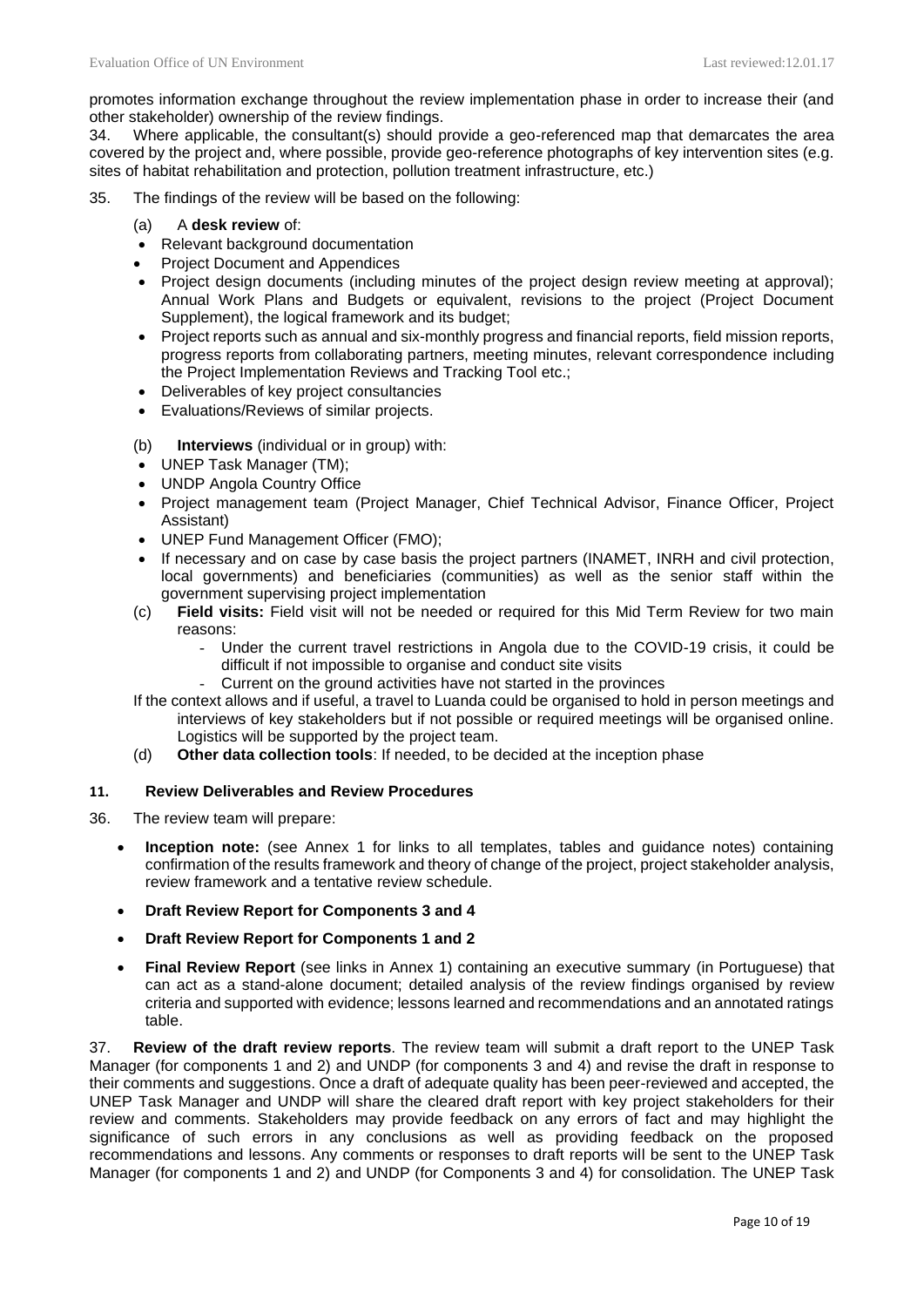Manager will provide all comments to the review team for consideration in preparing the final report, along with guidance on areas of contradiction or issues requiring an institutional response.

38. At the end of the review process, the Task Manager will either circulate **Lessons Learned** or prepare a **Recommendations Implementation Plan** in the format of a table, to be completed and updated at regular intervals.

## **12. The Consultants' Team**

39. For this review, the review team will consist of a Consultant who will work under the overall responsibility of the Task Manager [Eva Comba]. in consultation with the Head of Branch/Unit [Jessica Troni], Fund Management Officer, [Bwiza Wameyo-Odemba]. The consultant will liaise with the Task Manager on any procedural and methodological matters related to the review. It is, however, the consultants' individual responsibility to arrange for their travel, visa, obtain documentary evidence, plan meetings with stakeholders, organize online surveys, and any other logistical matters related to the assignment. The Task Manager and project team will, where possible, provide logistical support (introductions, meetings etc.) allowing the consultants to conduct the review as efficiently and independently as possible.

40. The consultant will be hired for 33 days over a spread of 07 months period (TBC). He / She should have: an advanced university degree in environmental sciences, international development or other relevant political or social sciences area; a minimum of 05 years of technical / evaluation experience, including previous evaluation experience of climate change adaptation projects. Understanding of ecosystem-based approaches to adaptation and early warning systems is an asset. Working knowledge of the UN System is desirable. Fluency in written and oral English with strong writing and editing skills is required. Fluency in both Portuguese is also required.

41. The consultant will be responsible, in close consultation with the Task Manager, for overall management of the review and timely delivery of its outputs, described above in Section 11 Evaluation Deliverables, above. The consultant will ensure that all evaluation criteria and questions are adequately covered.

# **13. Schedule of the Review**

42. The table below presents the tentative schedule for the review.

#### **Table 3. Tentative schedule for the review**

The MTR will be conducted into two phases that will be further described in the inception note. The first phase is the development of a draft mid-tern review report focused specifically on the project components 3 and 4 supported by UNDP. The final draft report reviewed by UNDP will need to be submitted mid-November 2020.

The next phase covering project components 1 and 2 supported by UNEP will start at a later date to be confirmed based on the finalization of the project baseline study and climate vulnerability work and progresses made on the EWS equipment procurement process.

| <b>Milestone</b>                                                                                     | <b>Indicative Timeframe</b>               |  |
|------------------------------------------------------------------------------------------------------|-------------------------------------------|--|
| Inception Note                                                                                       | End of September                          |  |
| Development of final draft report for components 3<br>and 4 reviewed by UNDP through interviews, key | October/November                          |  |
| project documentation review and online interviews<br>of key stakeholders                            |                                           |  |
| Development of the final draft report for components                                                 | TBC (based on progresses with CVA and EWS |  |
| 1 and 2 reviewed by UNEP                                                                             | work)                                     |  |
| Draft Report shared with the wider group of<br>stakeholders                                          | TBC                                       |  |
| <b>Final Main Review Report</b>                                                                      | TBC                                       |  |
| Final Main Review<br>with<br>Report shared<br>all<br>respondents                                     | <b>TBC</b>                                |  |

#### **14. Contractual Arrangements**

43. Review Consultants will be selected and recruited by the UNEP Task Manager under an individual Special Service Agreement (SSA) on a "fees only" basis (see below). By signing the service contract with UN Environment/UNON, the consultant(s) certify that they have not been associated with the design and implementation of the project in any way which may jeopardize their independence and impartiality towards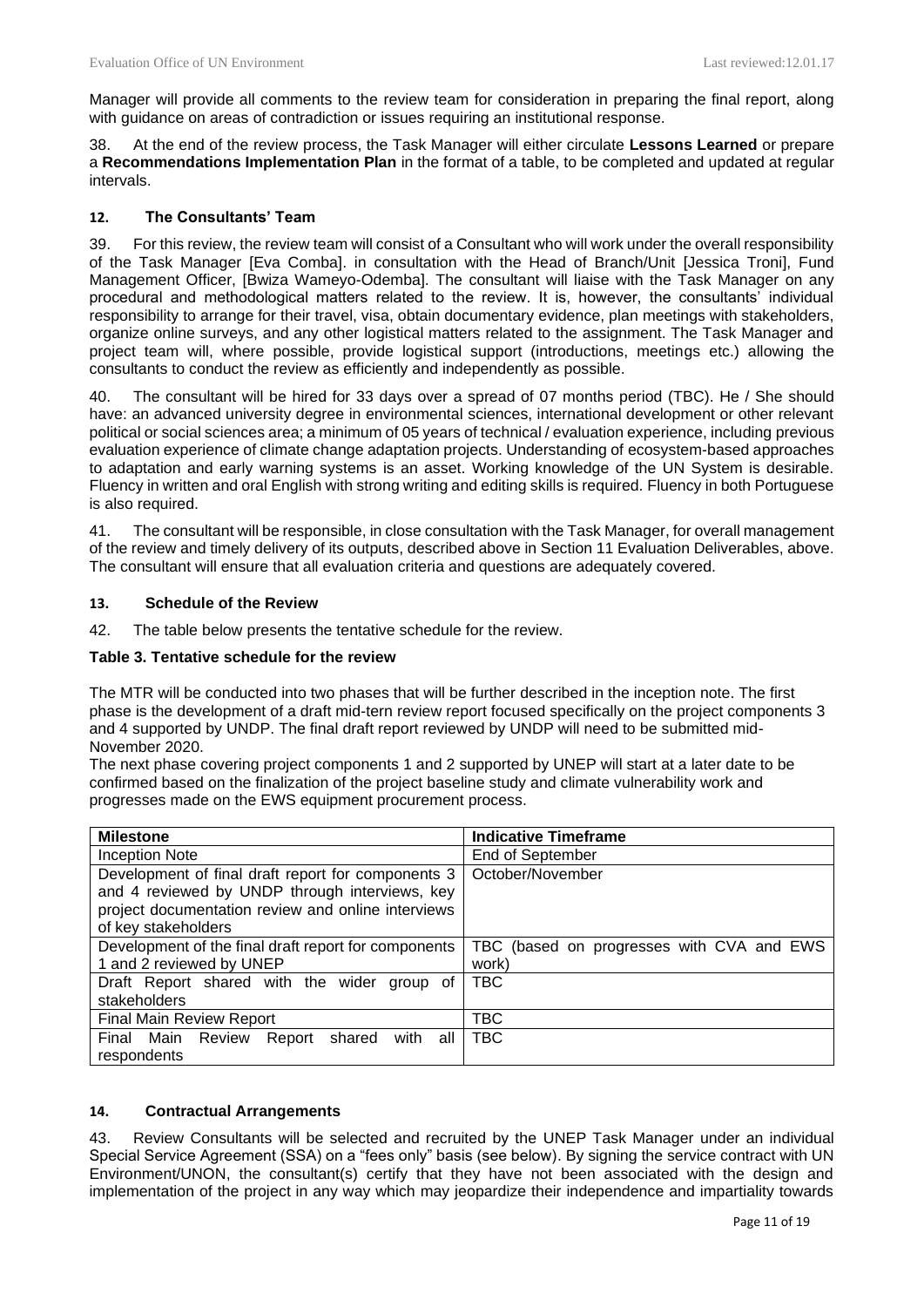project achievements and project partner performance. In addition, they will not have any future interests (within six months after completion of the contract) with the project's executing or implementing units. All consultants are required to sigh the Code of Conduct Agreement Form.

44. Fees will be paid on an instalment basis, paid on acceptance by the Task Manager of expected key deliverables. The schedule of payment is as follows:

45. Schedule of Payment for the Consultant:

| <b>Deliverable</b>                                                                                                                            | <b>Percentage Payment</b> |
|-----------------------------------------------------------------------------------------------------------------------------------------------|---------------------------|
| Approved Inception Note <i>(as per annex document 7)</i> and Draft   40%<br>Evaluation Report (components 3 and 4) (as per annex document 13) |                           |
| Approved Draft Evaluation Report (components 1 and 2)                                                                                         | 30%                       |
| Approved Final Main Evaluation Report (component 1, 2, 3 and 4)                                                                               | 30%                       |

46. Fees only contracts: If a mission to Luanda is needed and approved by all parties (consultant, UNEP and project team), air tickets will be purchased by UNEP and 75% of the Daily Subsistence Allowance for each authorised travel mission will be paid up front. Local in-country travel will only be reimbursed where agreed in advance with the Task Manager and on the production of acceptable receipts. Terminal expenses and residual DSA entitlements (25%) will be paid after mission completion.

47. The consultants may be provided with access to UNEP's Programme Information Management System (PIMS) and if such access is granted, the consultants agree not to disclose information from that system to third parties beyond information required for, and included in, the review report.

48. In case the consultants are not able to provide the deliverables in accordance with these guidelines, and in line with the expected quality standards by the Task Manager, payment may be withheld at the discretion of the Head of Branch/Unit until the consultants have improved the deliverables to meet UN Environment's quality standards.

49. If the consultant(s) fail to submit a satisfactory final product to the Task Manager in a timely manner, i.e. before the end date of their contract, UN Environment reserves the right to employ additional human resources to finalize the report, and to reduce the consultants' fees by an amount equal to the additional costs borne by UN Environment to bring the report up to standard.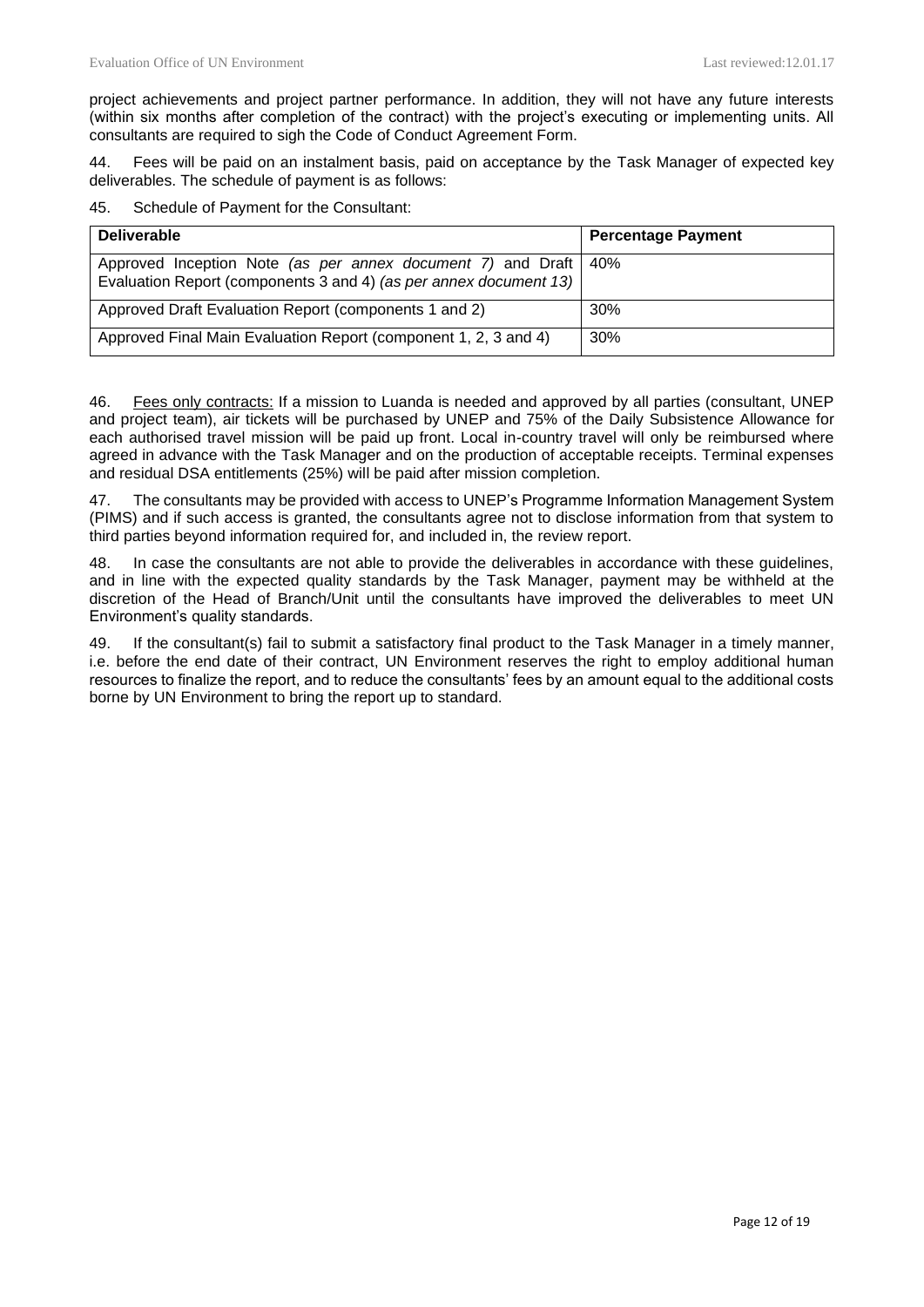#### **Annex 1 : Tools, Templates and Guidance Notes for use in the Review**

The tools, templates and guidance notes listed in the table below are available from the Evaluation Office [\(janet.wildish@un.org\)](mailto:janet.wildish@un.org) and are intended to help Task Managers and Review Consultants to produce review products that are consistent with each other and which contribute to UN Environment results reporting. (Three key templates are attached below). This suite of documents is also intended to make the review process as transparent as possible so that all those involved in the process can participate on an informed basis. It is recognised that the review needs of projects and portfolio vary and adjustments may be necessary so that the purpose of the review process (broadly, accountability and lesson learning), can be met. Such adjustments should be decided between the Task Manager and the Review Consultant in order to produce review reports that are both useful to project implementers and that produce credible findings.

| <b>Document Name</b>                                                                                                                                      |
|-----------------------------------------------------------------------------------------------------------------------------------------------------------|
| <b>Evaluation Ratings Table</b>                                                                                                                           |
| <b>Weighting of Ratings</b>                                                                                                                               |
| Matrix Describing Ratings by Criteria                                                                                                                     |
| Structure and Contents of the Inception Report                                                                                                            |
| Guidance on Stakeholder Analysis                                                                                                                          |
| Use of Theory of Change in Project Evaluations                                                                                                            |
| <b>Possible Evaluation Questions</b>                                                                                                                      |
| Structure and Contents of the Main Evaluation Report                                                                                                      |
| Cover Page, Prelims and Style Sheet for Main Evaluation Report                                                                                            |
| <b>Financial Tables</b>                                                                                                                                   |
| Template for the Assessment of the Quality of the Evaluation Report (this will be completed<br>by the Evaluation Office and annexed to the Review Report) |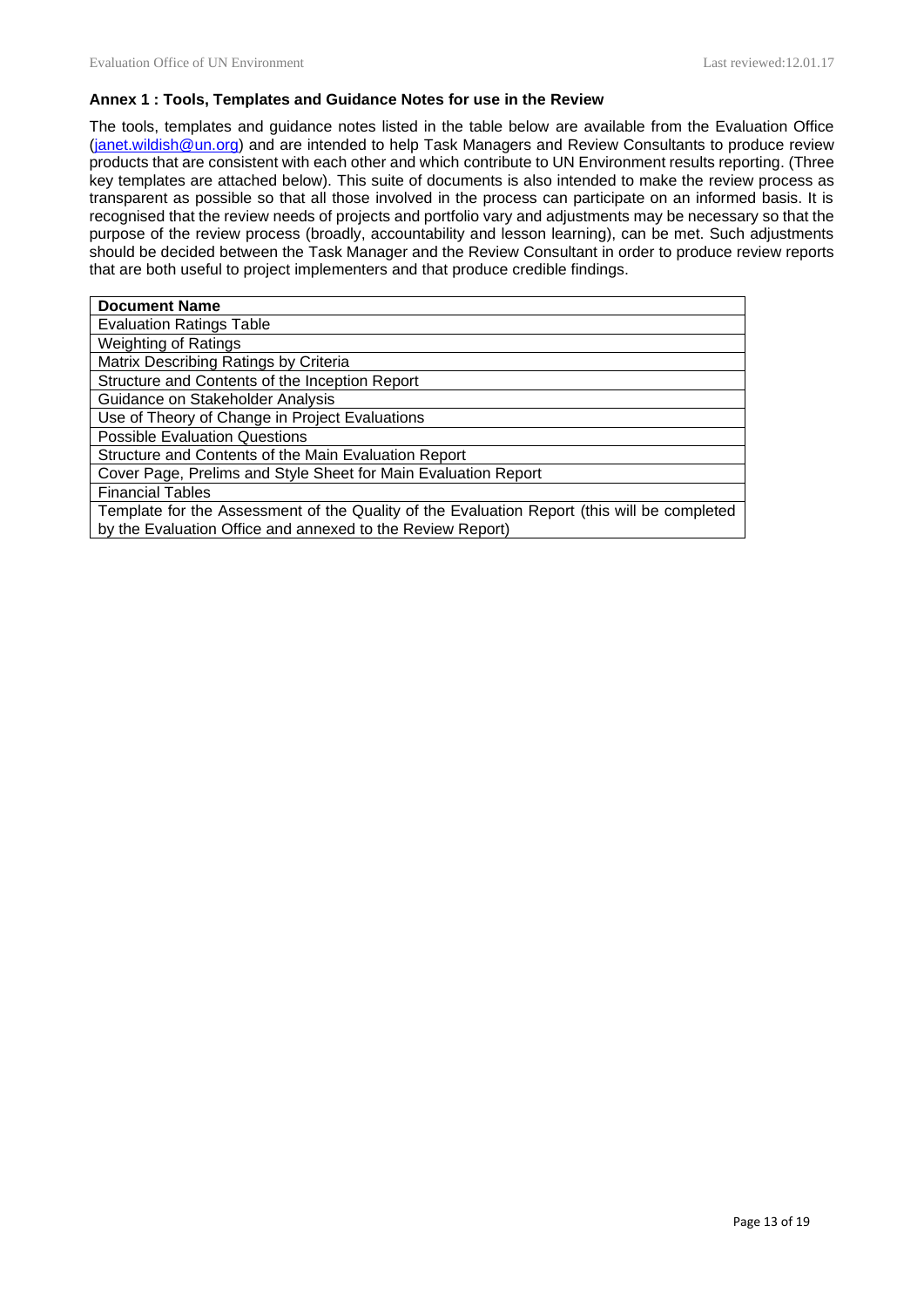# **Annex 2 : Evaluation Ratings Table**

The review will provide individual ratings for the evaluation criteria described in the table below.

Most criteria will be rated on a six-point scale as follows: Highly Satisfactory (HS); Satisfactory (S); Moderately Satisfactory (MS); Moderately Unsatisfactory (MU); Unsatisfactory (U); Highly Unsatisfactory (HU). Sustainability and Likelihood of Impact are rated from Highly Likely (HL) down to Highly Unlikely (HU) and Nature of External Context is rated from Highly Favourable (HF) to Highly Unfavourable (HU).

In the conclusions section of the review report, ratings will be presented together in a table, with a brief justification for each rating, cross-referenced to findings in the main body of the report.

| <b>Criterion</b> (section ratings A-I are formed by            |                           | Rating              |
|----------------------------------------------------------------|---------------------------|---------------------|
| aggregating the ratings of their respective sub-               | <b>Summary Assessment</b> |                     |
| categories, unless otherwise marked)                           |                           |                     |
| A. Strategic Relevance                                         |                           | $HS \rightarrow HU$ |
| 1. Alignment to MTS and POW and the GEF strategic              |                           | $HS \rightarrow HU$ |
| priorities                                                     |                           |                     |
| 2. Relevance to regional, sub-regional and national            |                           | $HS \rightarrow HU$ |
| environmental priorities                                       |                           |                     |
| <b>B.</b> Effectiveness <sup>15</sup>                          |                           | $HS \rightarrow HU$ |
| 1. Delivery of outputs                                         |                           | $HS \rightarrow HU$ |
| 2. Achievement of direct outcomes                              |                           | $HS \rightarrow HU$ |
| 3. Likelihood of impact, where appropriate/feasible            |                           | $HL \rightarrow HU$ |
| <b>C. Financial Management</b>                                 |                           | $HS \rightarrow HU$ |
| 1.Rate of spend                                                |                           | $HS \rightarrow HU$ |
| 2. Quality and consistency of financial reporting              |                           | $HS \rightarrow HU$ |
| D. Efficiency                                                  |                           | $HS \rightarrow HU$ |
| <b>F. Monitoring and Reporting</b>                             |                           | $HS \rightarrow HU$ |
| 1. Monitoring design and implementation                        |                           | $HS \rightarrow HU$ |
| 2. Project reporting                                           |                           |                     |
| F. Sustainability (the overall rating for Sustainability will  |                           | $HL \rightarrow HU$ |
| be the lowest rating among the three sub-categories)           |                           |                     |
| <b>I. Factors Affecting Performance<sup>16</sup></b>           |                           | $HS \rightarrow HU$ |
| 1. Preparation and readiness                                   |                           | $HS \rightarrow HU$ |
| 2. Quality of project management and supervision <sup>17</sup> |                           | $HS \rightarrow HU$ |
| 3. Stakeholders participation and cooperation                  |                           | $HS \rightarrow HU$ |
| 4. Responsiveness to human rights and gender equity            |                           | $HS \rightarrow HU$ |
| 5. Country ownership and driven-ness                           |                           | $HS \rightarrow HU$ |
| 6. Communication and public awareness                          |                           | $HS \rightarrow HU$ |
| <b>Overall project rating</b>                                  |                           | $HS \rightarrow HU$ |

<sup>&</sup>lt;sup>15</sup> Where a project is rated, through the assessment of Project Design Quality template during the evaluation inception stage, as facing either an Unfavourable or Highly Unfavourable external operating context, the overall rating for Effectiveness may be increased at the discretion of the Evaluation Consultant and Evaluation Manager together.

 $16$  While ratings are required for each of these factors individually, they should be discussed within the Main Evaluation Report as crosscutting issues as they relate to other criteria. Note that catalytic role, replication and scaling up are expected to be discussed under effectiveness if they are a relevant part of the TOC.

<sup>17</sup> In some cases 'project management and supervision' will refer to the supervision and guidance provided by UN Environment to implementing partners and national governments while in others, specifically for GEF funded projects, it will refer to the project management performance of the executing agency and the technical backstopping provided by UN Environment, as the implementing agency.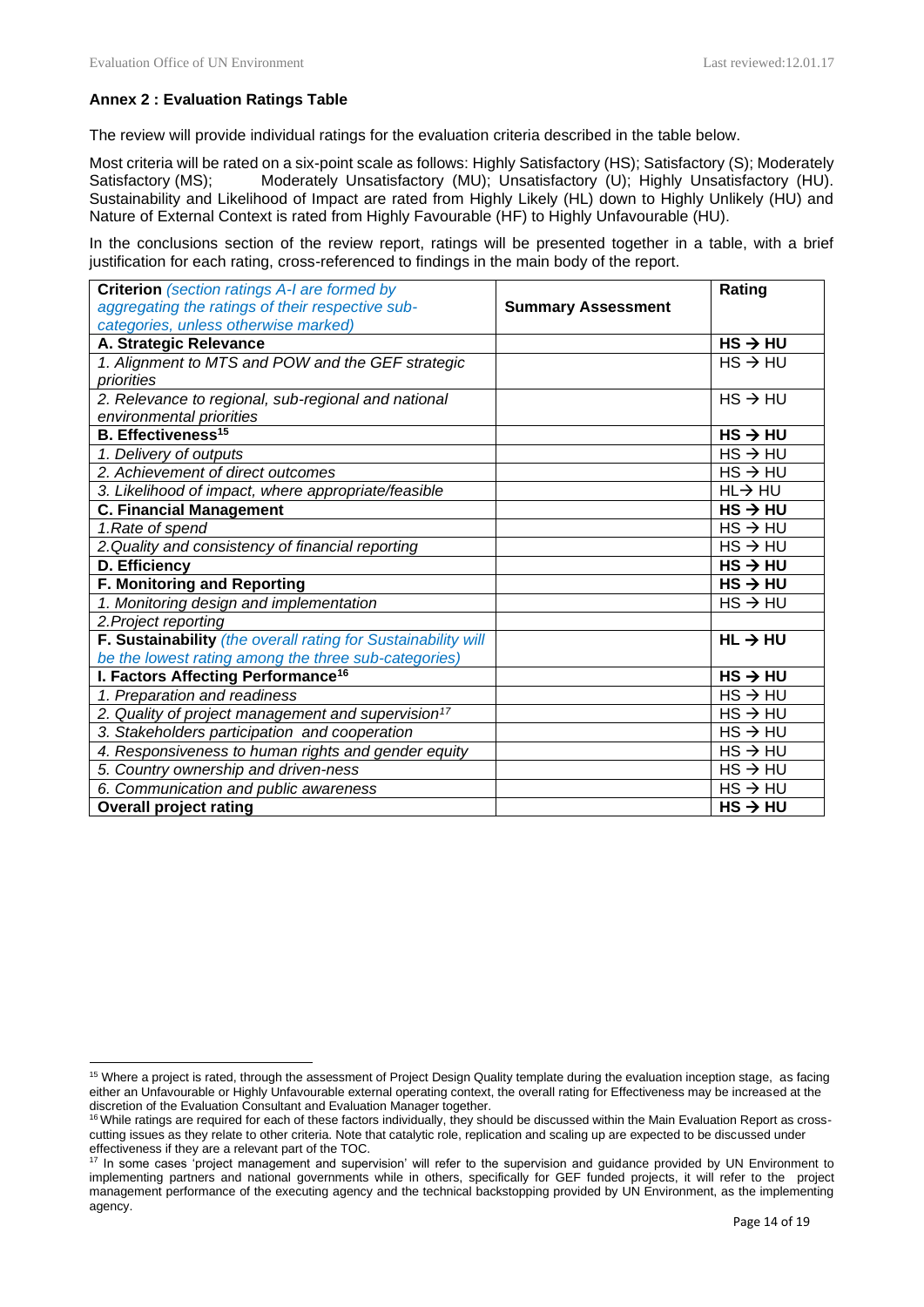### **Annex 3 : Guidance on the Structure and Contents of the Inception Report**

| <b>Section</b>                                                                                                                 | <b>Notes</b>                                                                                                                                                                                                                                                                                                                                                                                                                                                                                                                                                                                                                                                                                                                                                                                                                                                   | <b>Data Sources</b>                                           | Recommended<br>no. pages                                 |
|--------------------------------------------------------------------------------------------------------------------------------|----------------------------------------------------------------------------------------------------------------------------------------------------------------------------------------------------------------------------------------------------------------------------------------------------------------------------------------------------------------------------------------------------------------------------------------------------------------------------------------------------------------------------------------------------------------------------------------------------------------------------------------------------------------------------------------------------------------------------------------------------------------------------------------------------------------------------------------------------------------|---------------------------------------------------------------|----------------------------------------------------------|
| 1. Introduction<br>(Note that the<br>previous<br>abbreviation of<br><b>UNEP</b> should now<br>be written as UN<br>Environment) | Summarise:<br>Purpose and scope of the review (eg<br>learning/accountability and the project<br>boundaries the evaluation covers)<br>Project problem statement and justification<br>for the intervention.<br>Institutional context of the project (MTS,<br>POW, Division, umbrella etc)<br>Target audience for the review findings.                                                                                                                                                                                                                                                                                                                                                                                                                                                                                                                            | <b>TOR and ProDoc</b>                                         | 1                                                        |
| 2. Project results<br>framework (or<br>Theory of Change if<br>the project has<br>already developed<br>one)                     | Confirm the planned project outputs and<br>expected outcomes and long-term intended<br>impact that are being used for the Review,<br>including source of the information.<br>Discuss:<br>a) Relevance of indicators and<br>appropriateness of level of targets<br>b) How planned outputs are expected to<br>achieve outcomes (are any elements<br>missing etc)<br>c) Causal pathways by which the project<br>expects to drive change (how will the<br>project's activities lead to sustained change,<br>what contributing conditions need to be<br>present for the change to happen).<br>Where the articulation of the project's results<br>framework, especially outputs, outcomes<br>needs adjustment to conform to OECD/DAC<br>definitions, a table should be provided<br>showing the original version and the<br>revisions proposed for use in the review. | ProDoc, Revision<br>documents,<br>consultation with<br>TM/PM  | 1/2                                                      |
| 3. Project design                                                                                                              | Record any notable project design strengths<br>and weaknesses within the body of the<br>inception report. These may have already<br>been noted by the Project Team or in<br>regular project reports                                                                                                                                                                                                                                                                                                                                                                                                                                                                                                                                                                                                                                                            | Project document<br>and revisions,<br>MTE/MTR if any          | $\frac{1}{2}$                                            |
| 4. Stakeholder<br>analysis <sup>18</sup>                                                                                       | Identify key stakeholder groups and provide<br>an analysis of the levels of influence and<br>interest each stakeholder group has over the<br>project outcomes. Give due attention to<br>gender and under-represented/marginalised<br>groups. (guidance note available)                                                                                                                                                                                                                                                                                                                                                                                                                                                                                                                                                                                         | Project document<br>Project<br>preparation<br>phase.<br>TM/PM | 1                                                        |
| 5. Review<br>methods                                                                                                           | Describe all review methods (especially how<br>sites/countries will be selected for field visits<br>or case studies; how any surveys will be                                                                                                                                                                                                                                                                                                                                                                                                                                                                                                                                                                                                                                                                                                                   | Review of all<br>project<br>documents.                        | 1 page<br>narrative. The<br>evaluation<br>framework as a |

<sup>&</sup>lt;sup>18</sup> Evaluation Office of UN Environment identifies stakeholders broadly as all those who are affected by, or who could affect (positively or negatively) the project's results. At a disaggregated level key groups should be identified, such as: implementing partners; government officials and duty bearers (eg national focal points, coordinators); civil society leaders (e.g. associations and networks) and beneficiaries (eg households, tradespeople, disadvantaged groups, members of civil society etc). UN Environment recognizes the nine major groups as defined in Agenda 21: Business and Industries, Children & Youth, Farmers, Indigenous People and their Communities, Local Authorities, NGO's, the Scientific & Technological Community, Women, Workers and Trade Unions.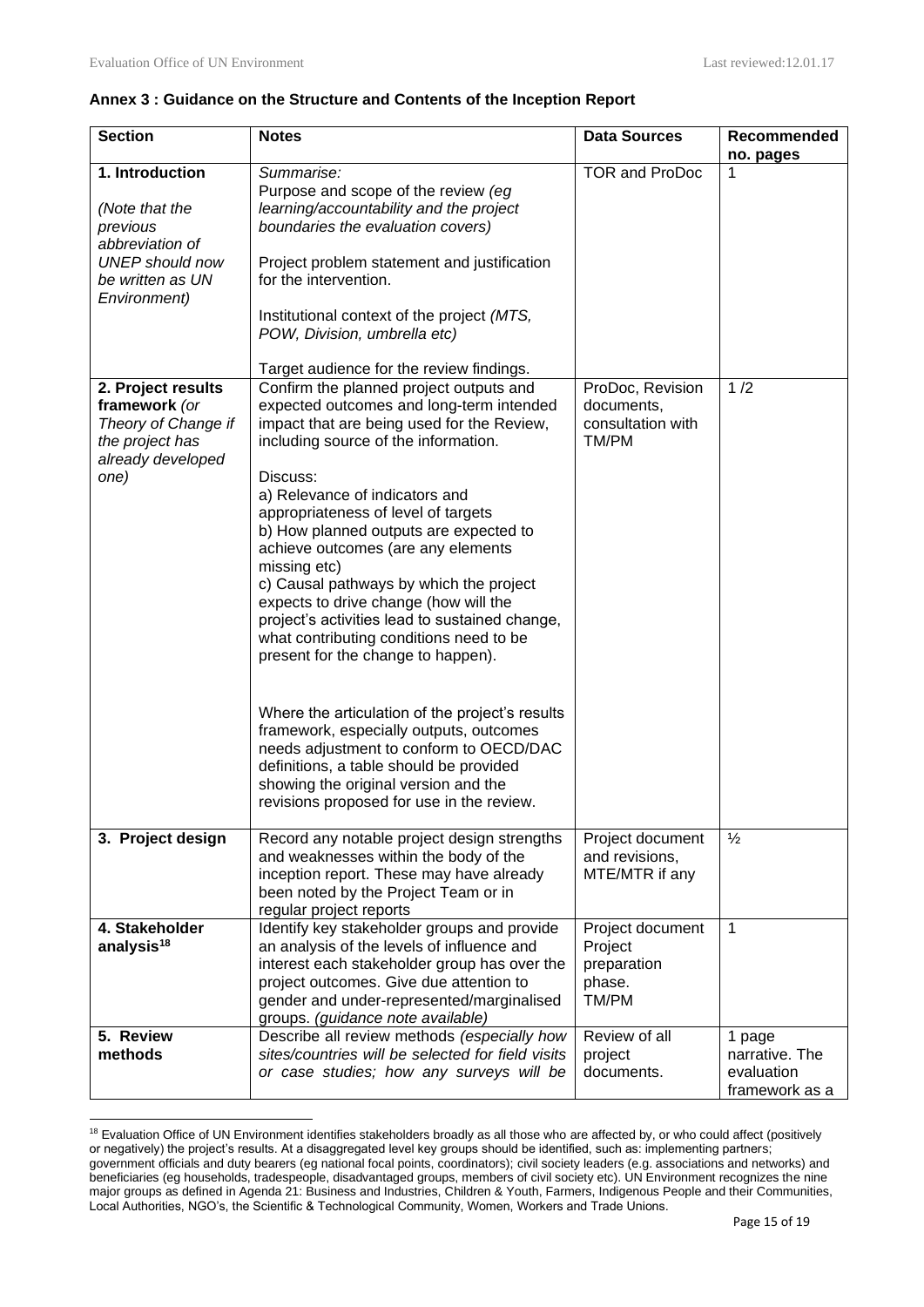|                                                  | administered; how findings will be analysed<br>etc)<br>Summarise<br>date<br>sources/groups<br>οf<br>respondents and method of data collection to<br>be used with each (e.g skype, survey, site<br>visit etc)<br>Create a review framework that includes<br>detailed review questions linked to data<br>sources. Present this as a table/matrix in the<br>annex (samples available)<br>Design draft data collection tools and present<br>in the annex (eg interview schedules,<br>questionnaires etc) |                                          | matrix and draft<br>data collection<br>tools as<br>annexes. |
|--------------------------------------------------|------------------------------------------------------------------------------------------------------------------------------------------------------------------------------------------------------------------------------------------------------------------------------------------------------------------------------------------------------------------------------------------------------------------------------------------------------------------------------------------------------|------------------------------------------|-------------------------------------------------------------|
| 6. Team roles and<br>responsibilities            | Describe the roles and responsibilities<br>among the review team, where appropriate                                                                                                                                                                                                                                                                                                                                                                                                                  |                                          | $\frac{1}{2}$                                               |
| (Remove if a single                              |                                                                                                                                                                                                                                                                                                                                                                                                                                                                                                      |                                          |                                                             |
| consultant is being<br>hired)                    |                                                                                                                                                                                                                                                                                                                                                                                                                                                                                                      |                                          |                                                             |
| 7. Evaluation<br>schedule                        | Provide a revised timeline for the overall<br>review (dates of travel and key review<br>milestones)                                                                                                                                                                                                                                                                                                                                                                                                  | Discussion with<br>TM/PM on<br>logistics | $\frac{1}{2}$ (table)                                       |
|                                                  | Tentative programme for site/country visits                                                                                                                                                                                                                                                                                                                                                                                                                                                          |                                          |                                                             |
| <b>TOTAL</b><br><b>NARRATIVE</b><br><b>PAGES</b> |                                                                                                                                                                                                                                                                                                                                                                                                                                                                                                      |                                          | 8-12 pages,<br>plus annexes                                 |
| <b>Annexes</b>                                   | A - Review Framework<br>B - Draft data collection tools<br>C - List of documents and individuals to be<br>consulted during the main evaluation phase<br>D - List of individuals and documents<br>consulted for the inception report                                                                                                                                                                                                                                                                  |                                          |                                                             |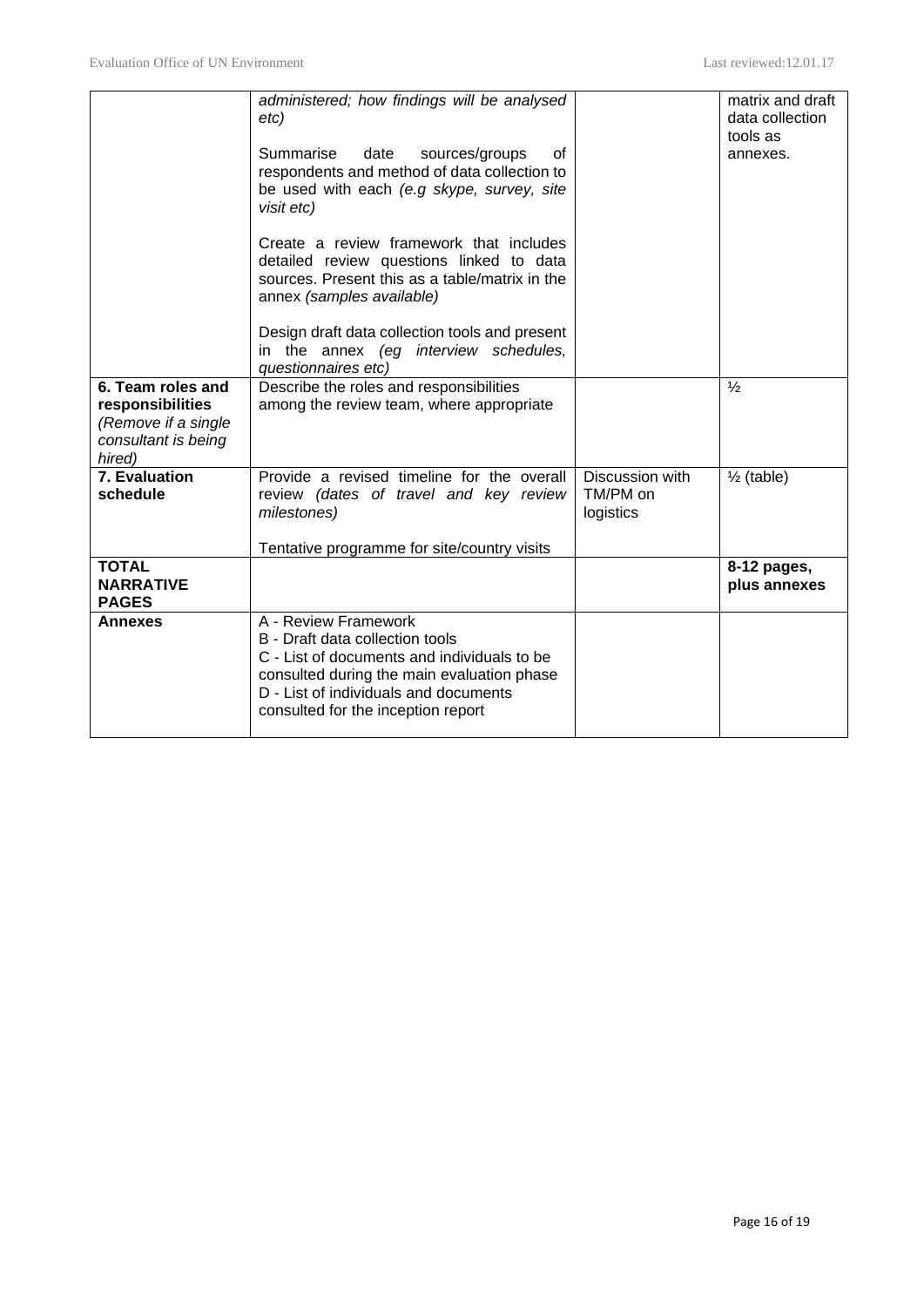# **Annex 4 : Guidance on the Structure and Contents of the Main Review Report**

*NOTE: Review consultants are kindly advised to refer the reader to paragraphs in different parts of the report instead of repeating material.*

| <b>Preliminaries</b>                          | Title page - Name and ID number of the evaluated project, type of evaluation                                                                                                                                                                                             |
|-----------------------------------------------|--------------------------------------------------------------------------------------------------------------------------------------------------------------------------------------------------------------------------------------------------------------------------|
| (Note that the previous                       | (mid-term or terminal), month/year evaluation report completed, UN                                                                                                                                                                                                       |
| abbreviation of UNEP                          | Environment logo. Include an appropriate cover page image.                                                                                                                                                                                                               |
| should now be written                         | Disclaimer text- 'This report has been prepared by independent consultant                                                                                                                                                                                                |
| as UN Environment)                            | evaluators and is a product of the Evaluation Office of UN Environment. The                                                                                                                                                                                              |
|                                               | findings and conclusions expressed herein do not necessarily reflect the views<br>of Member States or the UN Environment Senior Management'                                                                                                                              |
|                                               | Acknowledgements - This is a maximum of two paragraphs.                                                                                                                                                                                                                  |
|                                               | Short biography of the consultant(s) – giving relevant detail of experience and                                                                                                                                                                                          |
|                                               | qualifications that make the consultant a suitable candidate for having<br>undertaken the work. (Max 1 paragraph)                                                                                                                                                        |
|                                               | Contents page – including chapters, tables and annexes                                                                                                                                                                                                                   |
|                                               | Abbreviations table – only use abbreviations for an item that occurs more than                                                                                                                                                                                           |
|                                               | 3 times within the report. Introduce each abbreviation on first use and ensure it<br>is in the table. Where an abbreviation has not been used recently in the text,<br>provide its full version again. The Executive Summary should be written with no<br>abbreviations. |
|                                               | Paragraph numbering - All paragraphs should be numbered, starting from the<br><b>Executive Summary</b>                                                                                                                                                                   |
|                                               | Header/footer - Name of evaluated project, type of evaluation and month/year<br>evaluation report completed. Page numbers, header and footer do not appear<br>on the title page                                                                                          |
| <b>Project Identification</b><br><b>Table</b> | An updated version of the Project Identification Table (i.e. the table at the<br>beginning of each Project Implementation Review Report).                                                                                                                                |
| <b>Executive Summary</b>                      | The summary should be able to stand alone as an accurate summary of the                                                                                                                                                                                                  |
| (Kindly avoid all                             | main review product. It should include a concise overview of the review object;                                                                                                                                                                                          |
| abbreviations in the                          | clear summary of the review objectives and scope; overall evaluation rating of<br>the project and key features of performance (strengths and weaknesses)                                                                                                                 |
| Executive Summary)                            | against exceptional criteria (plus reference to where the evaluation ratings                                                                                                                                                                                             |
|                                               | table can be found within the report); summary of the main findings of the                                                                                                                                                                                               |
| Start numbering<br>paragraphs from the        | exercise, including a synthesis of main conclusions (which include a summary                                                                                                                                                                                             |
| <b>Executive Summary.</b>                     | response to key strategic evaluation questions) and selected lessons learned<br>and recommendations. (Max 4 pages)                                                                                                                                                       |
| I Project Overview                            |                                                                                                                                                                                                                                                                          |
| (describe the                                 |                                                                                                                                                                                                                                                                          |
| Evaluand)                                     |                                                                                                                                                                                                                                                                          |
|                                               | Provide an overview of the project, covering, inter alia:                                                                                                                                                                                                                |
|                                               | its institutional context within UN Environment (where managed from etc)                                                                                                                                                                                                 |
|                                               | implementation structure (with diagram)<br>the problem/issue the project aims to address                                                                                                                                                                                 |
|                                               | project parameters for the review (start and end date; geographic reach;                                                                                                                                                                                                 |
|                                               | total budget etec)                                                                                                                                                                                                                                                       |
|                                               | project results framework                                                                                                                                                                                                                                                |
|                                               | description of targeted groups/stakeholders and their relationship with the<br>project                                                                                                                                                                                   |
|                                               | any major and agreed changes to the project (e.g. formal revisions,                                                                                                                                                                                                      |
|                                               | additional funding etc)<br>any external challenges faced by the project (eg conflict, natural disaster,                                                                                                                                                                  |
|                                               | political upheaval etc                                                                                                                                                                                                                                                   |
|                                               | financial tables ((a) budget at design and expenditure by components (b)                                                                                                                                                                                                 |
|                                               | planned and actual sources of funding/co-financing                                                                                                                                                                                                                       |
| <b>II. Review Methods</b>                     | (Max 2 pages)<br>This section is the foundation for the review's credibility, which underpins the                                                                                                                                                                        |
|                                               |                                                                                                                                                                                                                                                                          |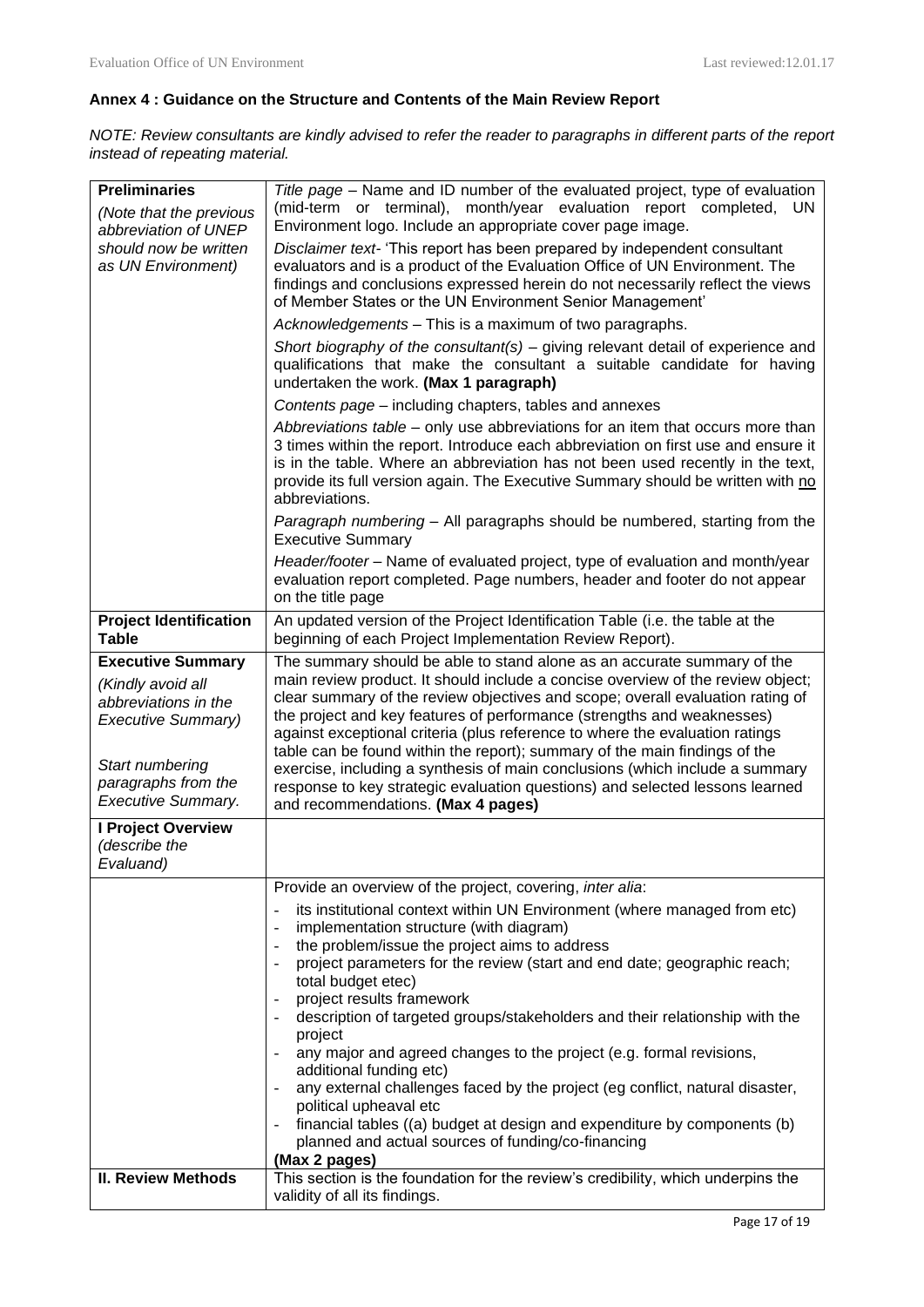|                                                                                          | The section should include: a description of review methods and information<br>sources used, including the number and type of respondents; justification for<br>methods used (eg qualitative/quantitative; electronic/face-to-face); any<br>selection criteria used to identify respondents, case studies or sites/countries<br>visited; strategies used to increase stakeholder engagement and consultation;<br>details of how data were verified (eg triangulation, review by stakeholders etc).<br>The methods used to analyse data (eg. scoring; coding; thematic analysis etc)<br>should be described.<br>It should also address limitations to the review such as: low or imbalanced                                                                                                                      |
|------------------------------------------------------------------------------------------|-----------------------------------------------------------------------------------------------------------------------------------------------------------------------------------------------------------------------------------------------------------------------------------------------------------------------------------------------------------------------------------------------------------------------------------------------------------------------------------------------------------------------------------------------------------------------------------------------------------------------------------------------------------------------------------------------------------------------------------------------------------------------------------------------------------------|
|                                                                                          | response rates across different groups; extent to which findings can be either<br>generalised to wider review questions or constraints on<br>aggregation/disaggregation; any potential or apparent biases; language<br>barriers and ways they were overcome.                                                                                                                                                                                                                                                                                                                                                                                                                                                                                                                                                    |
|                                                                                          | Ethics and human rights issues should be highlighted including: how<br>anonymity and confidentiality were protected and strategies used to include<br>the views of marginalised or potentially disadvantaged groups and/or divergent<br>views. (Max 2 pages)                                                                                                                                                                                                                                                                                                                                                                                                                                                                                                                                                    |
| <b>III. Review Findings</b>                                                              |                                                                                                                                                                                                                                                                                                                                                                                                                                                                                                                                                                                                                                                                                                                                                                                                                 |
| **Refer to the TOR<br>for descriptions of<br>the nature and scope<br>of each criterion** | This chapter is organized according to the evaluation criteria presented in the<br>TORs and reflected in the evaluation ratings table. The Review Findings section<br>provides a summative analysis of all triangulated data relevant to the<br>parameters of the criteria. Review findings should be objective, relate to the<br>review objectives/questions, be easily identifiable and clearly stated and<br>supported by sufficient evidence. This is the main substantive section of the<br>report and incorporates indicative evidence <sup>19</sup> as appropriate.                                                                                                                                                                                                                                      |
|                                                                                          | "Factors Affecting Performance" should be discussed as appropriate in each of<br>the evaluation criteria as cross-cutting issues. Ratings are provided at the end<br>of the assessment of each evaluation criterion and the complete ratings table is<br>included under the conclusions section, below.                                                                                                                                                                                                                                                                                                                                                                                                                                                                                                         |
|                                                                                          |                                                                                                                                                                                                                                                                                                                                                                                                                                                                                                                                                                                                                                                                                                                                                                                                                 |
|                                                                                          | <b>Evaluation Criteria:</b>                                                                                                                                                                                                                                                                                                                                                                                                                                                                                                                                                                                                                                                                                                                                                                                     |
|                                                                                          | <b>Strategic Relevance</b>                                                                                                                                                                                                                                                                                                                                                                                                                                                                                                                                                                                                                                                                                                                                                                                      |
|                                                                                          | Effectiveness (includes delivery of outputs and achievement of outcomes)<br><b>Financial Management</b>                                                                                                                                                                                                                                                                                                                                                                                                                                                                                                                                                                                                                                                                                                         |
|                                                                                          | Efficiency                                                                                                                                                                                                                                                                                                                                                                                                                                                                                                                                                                                                                                                                                                                                                                                                      |
|                                                                                          | Monitoring and Reporting                                                                                                                                                                                                                                                                                                                                                                                                                                                                                                                                                                                                                                                                                                                                                                                        |
|                                                                                          | Sustainability                                                                                                                                                                                                                                                                                                                                                                                                                                                                                                                                                                                                                                                                                                                                                                                                  |
|                                                                                          | (Max 15 pages)                                                                                                                                                                                                                                                                                                                                                                                                                                                                                                                                                                                                                                                                                                                                                                                                  |
| I. Factors Affecting                                                                     | These factors are not discussed in stand-alone sections but are integrated in                                                                                                                                                                                                                                                                                                                                                                                                                                                                                                                                                                                                                                                                                                                                   |
| Performance                                                                              | criteria A-H as appropriate. A rating is given for each of these factors in the<br><b>Evaluation Ratings Table.</b>                                                                                                                                                                                                                                                                                                                                                                                                                                                                                                                                                                                                                                                                                             |
| V. Conclusions and Recommendations                                                       |                                                                                                                                                                                                                                                                                                                                                                                                                                                                                                                                                                                                                                                                                                                                                                                                                 |
| A. Conclusions                                                                           | This section should summarize the main conclusions of the review following a<br>logical sequence from cause to effect. The conclusions should highlight the main<br>strengths and weaknesses of the project, preferably starting with the positive<br>achievements and a short explanation of how these were achieved, and then<br>moving to the less successful aspects of the project and explanations as to why<br>they occurred. Answers to the key strategic evaluation questions should be<br>provided. All conclusions should be supported with evidence that has been<br>presented in the evaluation report and can be cross-referenced to the main text<br>using paragraph numbering. The conclusions section should end with the overall<br>assessment of the project, followed by the ratings table. |

<sup>&</sup>lt;sup>19</sup> This may include brief quotations, anecdotal experiences, project events or descriptive statistics from surveys etc. The anonymity of all respondents should be protected.